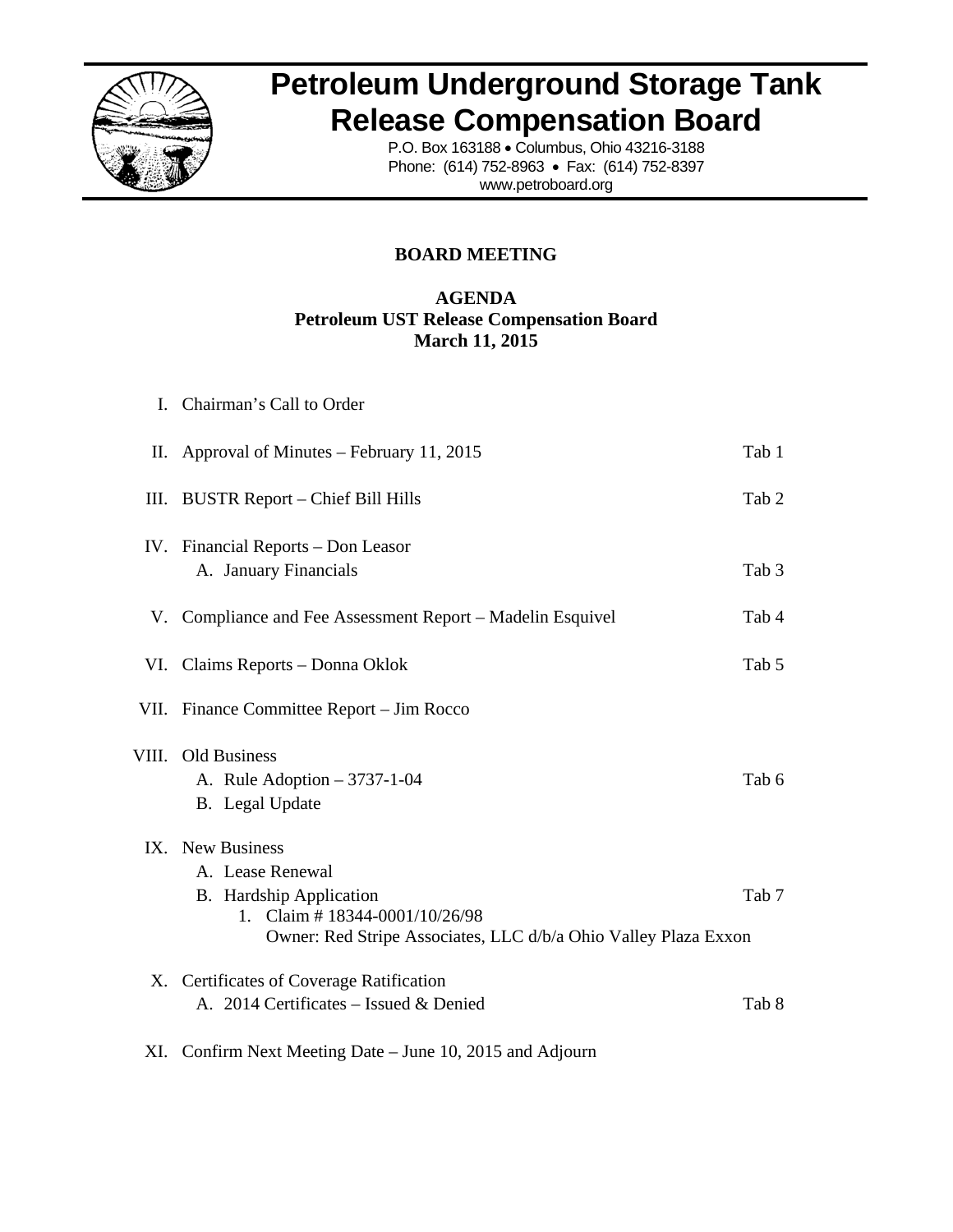# Memorandum

**To:** Petroleum Underground Storage Tank Release Compensation Board

**From:** Chief William Hills, BUSTR

**Re: BUSTR Report** 

**Date:** March 11, 2015

## **PERSONNEL –**

The Attorney and Clerk positions have been funded, posted and are in a holding pattern with Commerce Human Resources. Two (2) intermittent employees to assist with the clerical duties of providing public record requests and management of the file room began employment on January 26, 2015.

## **ADMINISTRATION –**

The BUSTR Revolving Loan Fund Program administrative rule (OAC 1301:7-9-20) that enables Political Subdivisions to address the removal of Underground Storage Tanks is now effective. The application form is available on the State Fire Marshal web site.

The responsible party search program has been successfully completed. Results are being summarized and responsible parties informed. Another responsible party search program of 100 sites has begun and will be completed by June 30, 2015.

BUSTR is currently preparing the U.S. EPA FY16 – FY17 UST grant application.

## **TRAINING AND STAFF DEVELOPMENT –**

Commerce Human Resources and Ohio Employee Assistance Program (OEAP) are presenting training sessions for supervisors regarding guidance for employee discipline and work place violence.

## **TRAINING TO STAKEHOLDERS** –

BUSTR is providing a "Certified Underground Storage Tank Inspector Course" to be held March  $2 - 5$ , 2015 at the SFM academy.

BUSTR is considering a possible speaking request on April  $23 - 25$  at the annual Ohio State Bar Association meeting.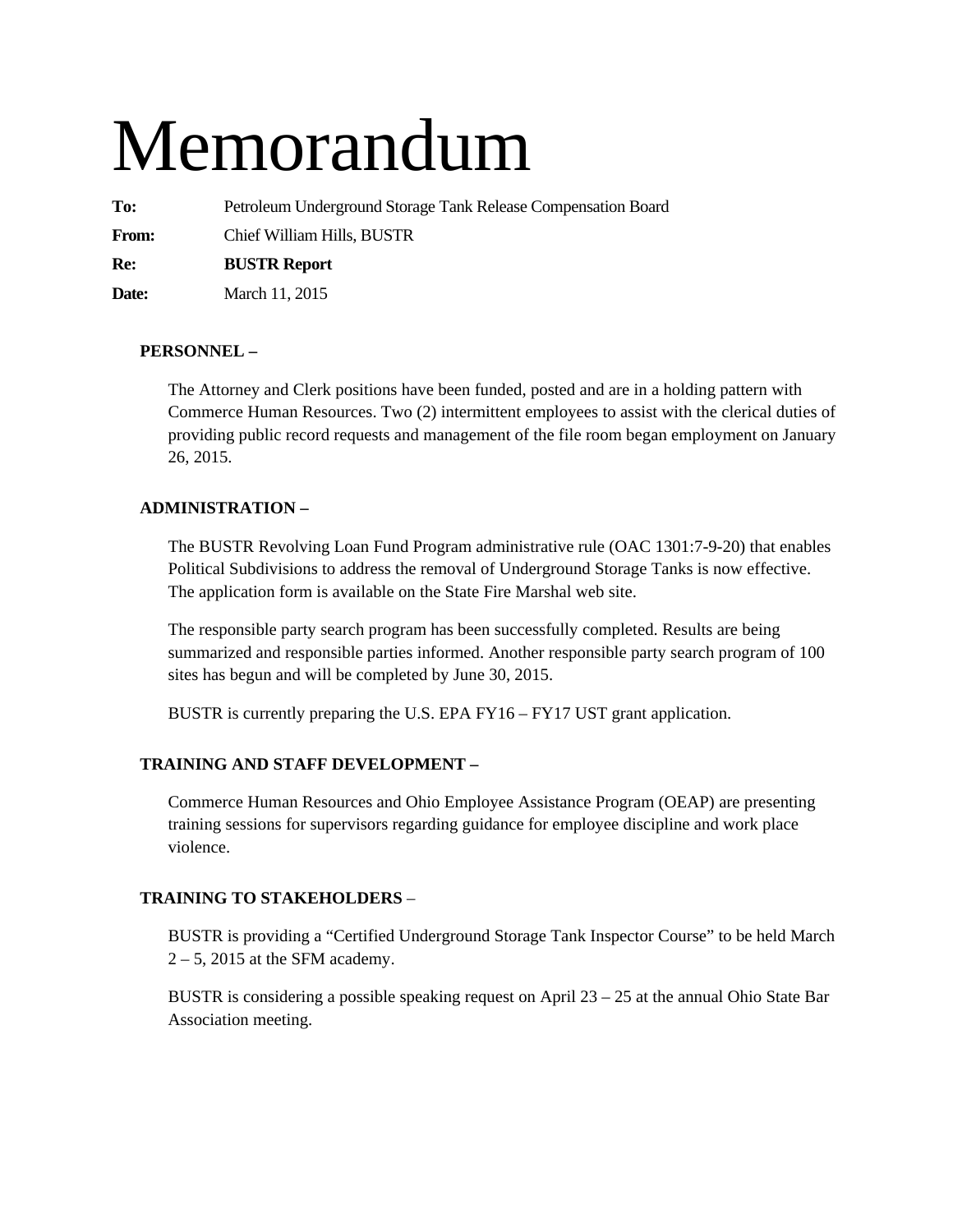## **ACTIVITY –**

#### **OTTER Database Upgrade Project**

Ventech and IT Commerce continue to correct minor issues as part of the contract.

#### **Click Scheduling**

There have only been a few minor issues that are being handled in-house.

## **STATISTICS and/or COMMENTS**

#### **Release Prevention**

## **UST Operation Compliance Inspections**

The current 3 year inspection cycle ends June 30, 2016. For the week ending **February 28, 2015 46** new inspections were performed for a total of **4,765** inspections.

## **Corrective Action**

**No Further Action Letters (NFA)** 

The current grant cycle ends September 30, 2015. For the week ending **February 28, 2015 10** NFA's were generated, for a total of **234** NFA's

To - date target projection of total NFA's is **246** 

| <b>Statistic</b>                | <b>Count as of 2/28/2015</b> |
|---------------------------------|------------------------------|
| Number of Registered Tanks      | 21,805                       |
| Number of Owners of Registered  |                              |
| Facilities                      | 3,694                        |
| Number of Registered Facilities | 7,415                        |
| Number of Active Releases       | 2,414                        |
| Number of Active Closures       | 1,271                        |
| Number of Program No Further    |                              |
| Actions                         | 28,499                       |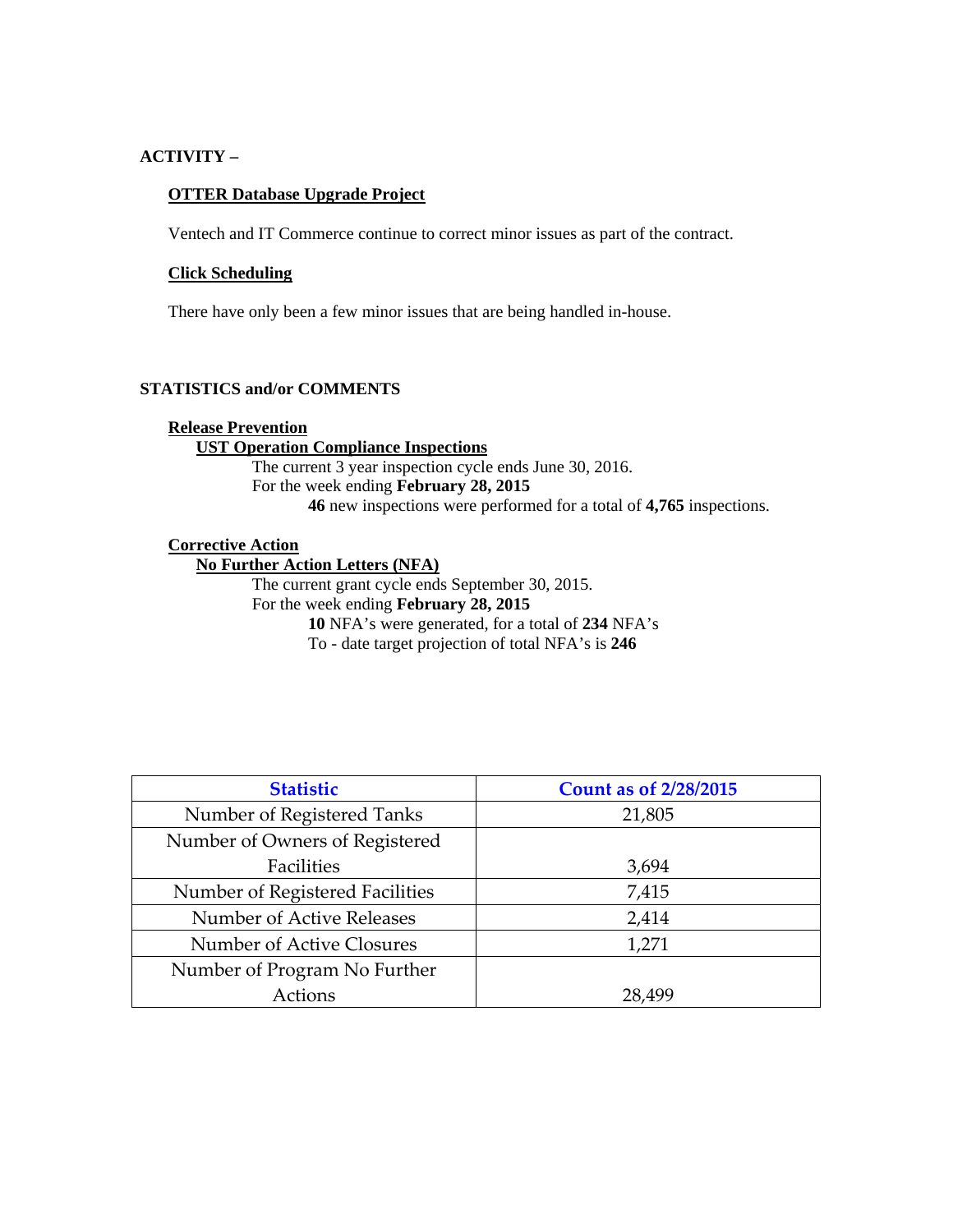#### *MONTHLY INCOME FIGURES AS OF JANUARY 31, 2015 (CASH BASIS)*

| Fiscal 2015 |  |  |
|-------------|--|--|
|-------------|--|--|

| Fiscal 2015                         |               |            |             |            |              |                 |            |                  | % Of          | FY 2015       |
|-------------------------------------|---------------|------------|-------------|------------|--------------|-----------------|------------|------------------|---------------|---------------|
|                                     | July          | August     | September   | October    | November     | <b>December</b> | January    | <b>Total YTD</b> | <b>Budget</b> | <b>Budget</b> |
| <b>Tank Revenue</b>                 |               |            |             |            |              |                 |            |                  |               |               |
| In house collections *              | 11,041,705.00 | 223,314.20 | 47,404.28   | 78,213.00  | 36,745.00    | 34,536.00       | 26,245.00  | 11,488,162.48    |               |               |
| AG collections                      | 15,877.05     | 14,703.86  | 7,480.70    | 6,630.71   | 7,715.86     | 13,915.12       | 15,875.01  | 82,198.31        |               |               |
| Collection costs paid by owner      | (1,634.43)    | (876.17)   | (1,016.66)  | (598.89)   | (754.23)     | (1,826.83)      | (2,493.21) | (9,200.42)       |               |               |
| <b>Total Tank Revenue</b>           | 11,055,947.62 | 237,141.89 | 53,868.32   | 84,244.82  | 43,706.63    | 46,624.29       | 39,626.80  | 11,561,160.37    | 97.46%        | 11,862,000    |
| Interest Income                     |               |            |             |            |              |                 |            |                  |               |               |
| <b>Interest Earned</b>              | 4,341.82      | 4,401.36   | 4,451.45    | 4,619.28   | 3,387.10     | 6,597.99        | 4,905.62   | 32,704.62        | 65.28%        | 50,100        |
| Unearned Gain/(Loss) on Investments | (16, 200.00)  | 13,320.00  | (8, 130.00) | 17,480.00  | 900.00       | (17, 450.00)    | 28,830.00  | 18,750.00        |               |               |
| <b>Total Interest Income</b>        | (11, 858.18)  | 17,721.36  | (3,678.55)  | 22,099.28  | 4,287.10     | (10, 852.01)    | 33,735.62  | 51,454.62        |               |               |
| Miscellaneous Income                | 0.00          | 19.81      | 17.53       | 0.21       | 7.65         | 103.68          | 2.51       | 151.39           | 15.14%        | 1,000         |
| <b>Total Income</b>                 | 11,044,089.44 | 254,883.06 | 50,207.30   | 106,344.31 | 48,001.38    | 35,875.96       | 73,364.93  | 11,612,766.38    | 97.48%        | 11,913,100    |
| Claims Expense                      | 500,234.01    | 706,975.79 | 636,288.81  | 198,262.02 | 1,017,768.28 | 1,013,987.65    | 298,153.00 | 4,371,669.56     | 48.57%        | 9,000,000     |
| <b>Operating Expenses</b>           |               |            |             |            |              |                 |            |                  |               |               |
| <b>Salaries</b>                     | 95,659.67     | 88,412.73  | 92,838.80   | 104,124.43 | 88,341.61    | 103,732.38      | 98,581.93  | 671,691.55       | 53.64%        | 1,252,200     |
| Temp Services*                      | 3,945.38      | 5,394.39   | 4,551.75    | 1,260.00   | 0.00         | 1,814.87        | 0.00       | 16,966.39        | 67.87%        | 25,000        |
| Rent                                | 9,035.21      | 9,035.21   | 9,035.21    | 9,035.21   | 9,035.21     | 9,035.21        | 9,035.21   | 63,246.47        | 58.29%        | 108,500       |
| <b>Office Supplies</b>              | 665.02        | 658.51     | 745.94      | 180.73     | 715.40       | 1,242.67        | 920.44     | 5,128.71         | 26.99%        | 19,000        |
| Printing & Copying *                | 397.90        | 573.29     | 210.21      | 660.91     | 497.45       | 533.54          | 655.10     | 3,528.40         | 23.52%        | 15,000        |
| <b>Staff Development</b>            | 0.00          | 0.00       | 0.00        | 0.00       | 0.00         | 0.00            | 0.00       | 0.00             | 0.00%         | 2,000         |
| Advertising                         | 0.00          | 0.00       | 0.00        | 0.00       | 0.00         | 0.00            | 0.00       | 0.00             | 0.00%         | 2,000         |
| Legal & Professional                |               |            |             |            |              |                 |            |                  |               |               |
| <b>L&amp;P</b> services             | 11,861.09     | 379.25     | 1,213.87    | 292.43     | 45,579.06    | 1,440.10        | 1,279.84   | 62,045.64        |               |               |
| Collection costs                    | 3,714.61      | 1,535.00   | 1,003.66    | 5,734.62   | 1,405.92     | 4,078.79        | 2,936.15   | 20,408.75        |               |               |
| Collection costs paid by owner      | (1,634.43)    | (876.17)   | (1,016.66)  | (598.89)   | (754.23)     | (1,826.83)      | (2,493.21) | (9,200.42)       |               |               |
| <b>Total L &amp; P Expense</b>      | 13,941.27     | 1,038.08   | 1,200.87    | 5,428.16   | 46,230.75    | 3,692.06        | 1,722.78   | 73,253.97        | 27.13%        | 270,000       |
| Travel                              | 358.24        | (176.56)   | 331.40      | 189.60     | 0.00         | 536.56          | 300.40     | 1,539.64         | 15.40%        | 10,000        |
| <b>Employee Expenses</b>            | 1,750.00      | 1,750.00   | 1,750.00    | 1,770.97   | 1,750.00     | 1,750.00        | 1,846.96   | 12,367.93        | 51.53%        | 24,000        |
| Telephone                           | 1,341.04      | 833.93     | 530.93      | 1,136.93   | 825.93       | 825.93          | 875.88     | 6,370.57         | 57.91%        | 11,000        |
| Postage *                           | 70.95         | 17,786.42  | 193.50      | 135.45     | 3,697.23     | 180.60          | 135.45     | 22,199.60        | 74.00%        | 30,000        |
| Depreciation                        | 2,280.57      | 2,280.57   | 2,280.57    | 2,293.44   | 2,263.45     | 2,248.04        | 2,248.04   | 15,894.68        | 55.97%        | 28,400        |
| <b>Total Operating Expenses</b>     | 129,445.25    | 127,586.57 | 113,669.18  | 126,215.83 | 153,357.03   | 125,591.86      | 116,322.19 | 892,187.91       | 49.65%        | 1,797,100     |
| Net Income (Cash method)            |               |            |             |            |              |                 |            | 6,348,908.91     |               |               |
| <b>Non-Operating Income</b>         |               |            |             |            |              |                 |            |                  |               |               |
| Claim Refunds Revenue               |               |            |             |            |              | 2,175,000.00    |            | 2,175,000.00     |               |               |

(net of attorney's fees)

\* Extremely cylical; occurs mainly during and as a result of the fee assessment period.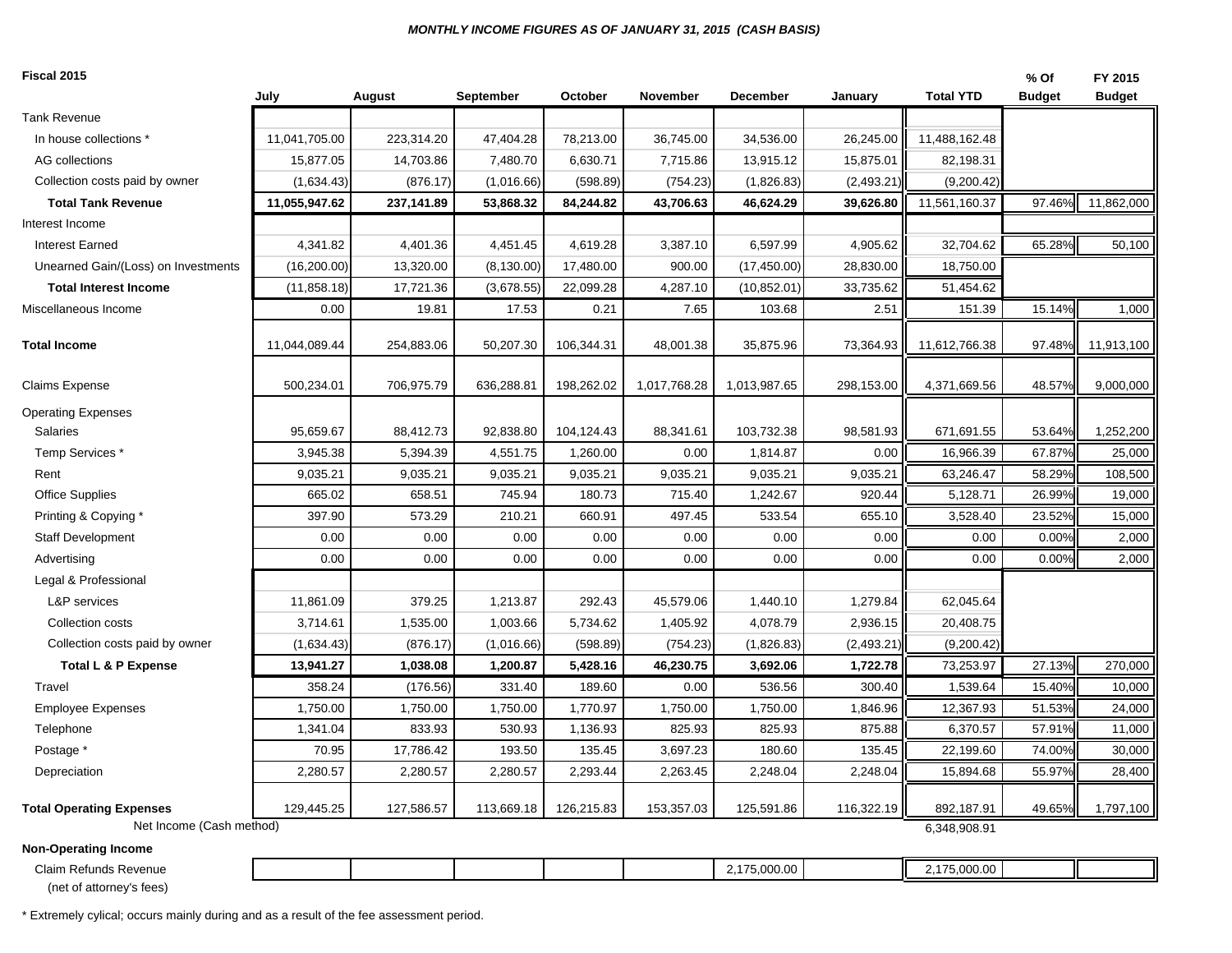## *Petroleum UST Release Compensation Board*  **Balance Sheet As of 01/31/2015**

| <b>Assets</b>                                                                                                                                                                                                                                                                                                                                                                                                                                                                                |                                                                                                                                                       |                                               |  |
|----------------------------------------------------------------------------------------------------------------------------------------------------------------------------------------------------------------------------------------------------------------------------------------------------------------------------------------------------------------------------------------------------------------------------------------------------------------------------------------------|-------------------------------------------------------------------------------------------------------------------------------------------------------|-----------------------------------------------|--|
| <b>Current Assets</b><br>108 State Cash Balance<br>112 Debt Service Fund<br>114 Treasury Notes<br>138 Unclaimed Monies Trust Account<br>140 Investments - Obligated<br>141 Reinvested Interest - Obligated<br>142 Investments - Unobligated<br>143 Reinvested Interest-Unobligated<br><b>Total Current Assets</b><br><b>Fixed Assets</b><br>160 Fixed Asset-Furniture<br>165 Fixed Asset-Data Processing<br>169 Accumulated Depreciation<br><b>Total Fixed Assets</b><br><b>Total Assets</b> | 162,027.25<br>0.00<br>8,056,408.17<br>20,480.18<br>4,614,176.32<br>1,707.92<br>16,188,967.92<br>3,498.12<br>110,254.73<br>845,231.18<br>(921, 261.07) | 29,047,265.88<br>34,224.84<br>\$29,081,490.72 |  |
| <b>Liabilities</b>                                                                                                                                                                                                                                                                                                                                                                                                                                                                           |                                                                                                                                                       |                                               |  |
| <b>Current Liabilities</b>                                                                                                                                                                                                                                                                                                                                                                                                                                                                   |                                                                                                                                                       |                                               |  |
| <b>Total Current Liabilities</b>                                                                                                                                                                                                                                                                                                                                                                                                                                                             |                                                                                                                                                       | 0.00                                          |  |
| <b>Long Term Liabilities</b><br><b>Total Long Term Liabilities</b><br><b>Total Liabilities</b>                                                                                                                                                                                                                                                                                                                                                                                               |                                                                                                                                                       | 0.00<br>\$0.00                                |  |
| <b>Equity</b>                                                                                                                                                                                                                                                                                                                                                                                                                                                                                |                                                                                                                                                       |                                               |  |
| <b>Equity Accounts</b><br>283 Retained Earnings (Deficiency)<br>Current Year Income (Loss)                                                                                                                                                                                                                                                                                                                                                                                                   | 17,441,666.65<br>11,639,824.07                                                                                                                        |                                               |  |
| <b>Total Equity</b>                                                                                                                                                                                                                                                                                                                                                                                                                                                                          |                                                                                                                                                       | 29,081,490.72                                 |  |
| <b>Total Liabilities and Equity</b>                                                                                                                                                                                                                                                                                                                                                                                                                                                          |                                                                                                                                                       | \$29,081,490.72                               |  |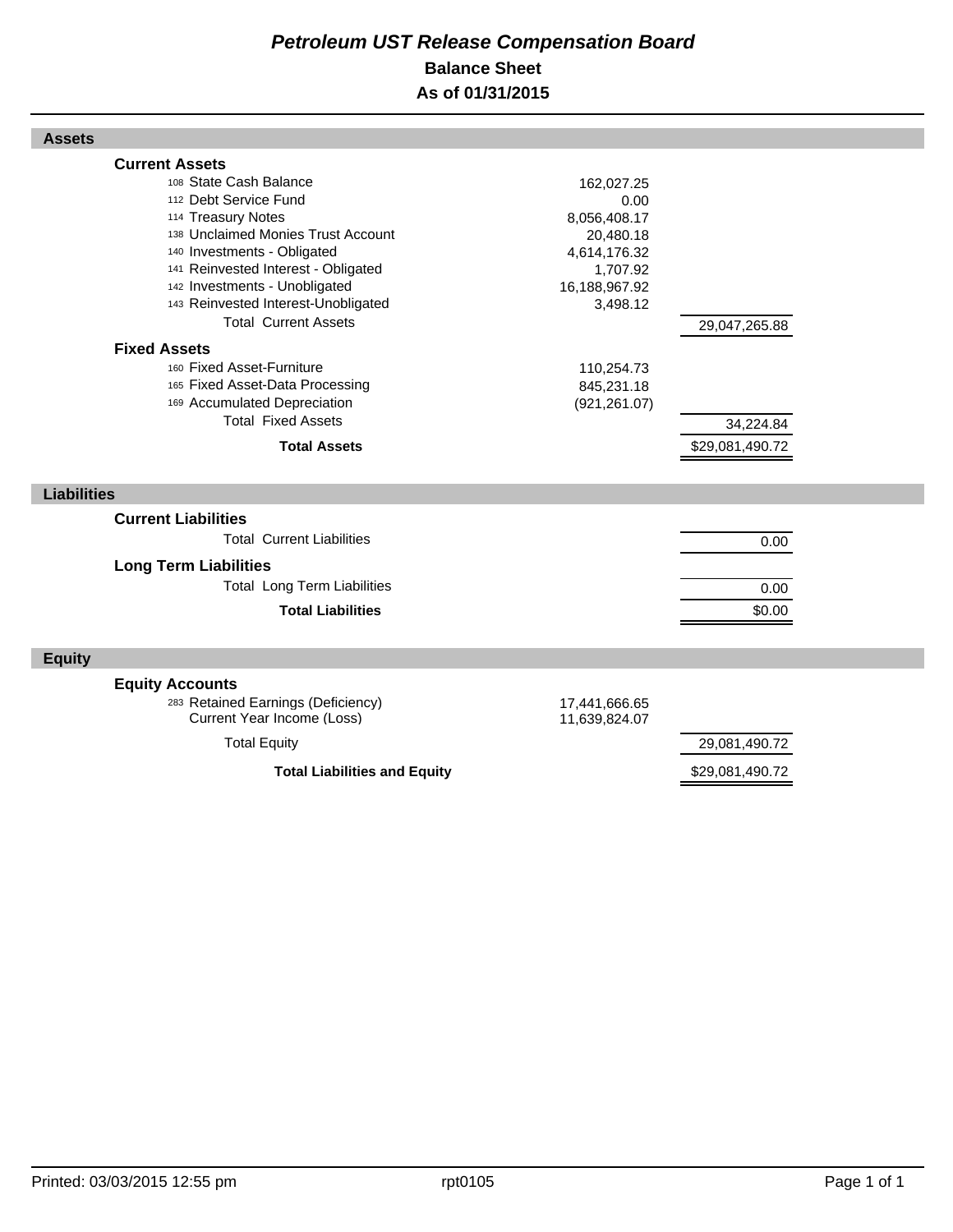## *Petroleum UST Release Compensation Board*  **Income Statement For the Month Ended 01/31/2015**

|                                      |                | <b>Year To Date</b> |
|--------------------------------------|----------------|---------------------|
| <b>Operating Income</b>              |                |                     |
| <b>Tank Fees</b><br>301              | 39,626.80      | 13,225,876.06       |
| Investment Income<br>303             | 33,735.62      | 51,454.62           |
| <b>Total Operating Income</b>        | 73,362.42      | 13,277,330.68       |
| <b>Operating Expenses</b>            |                |                     |
| <b>Claims Paid</b><br>350            | 298,153.00     | 3,156,973.62        |
| <b>Total Operating Expenses</b>      | 298,153.00     | 3,156,973.62        |
| <b>Administrative Expenses</b>       |                |                     |
| Salaries<br>621                      | 88,900.00      | 473,479.64          |
| <b>Temporary Services</b><br>626     | 0.00           | 14,706.26           |
| Rent<br>634                          | 9,035.21       | 63,246.47           |
| <b>Office Supplies</b><br>638        | 920.44         | 4,588.69            |
| Printing & Copying<br>639            | 655.10         | 3,310.55            |
| Legal & Professional<br>668          | 1,722.78       | 781,490.22          |
| <b>Depreciation Expense</b><br>669   | 2,248.04       | 15,894.68           |
| Travel<br>672                        | 300.40         | 1,181.40            |
| <b>Employee Expenses</b><br>675      | 1,846.96       | 12,367.93           |
| Telephone<br>680                     | 875.88         | 5,863.46            |
| Postage<br>681                       | 135.45         | 4,555.08            |
| <b>Total Administrative Expenses</b> | 106,640.26     | 1,380,684.38        |
| <b>Other Income</b>                  |                |                     |
| Miscellaneous Income<br>701          | 2.51           | 151.39              |
| <b>Claim Refunds Revenue</b><br>711  | 0.00           | 2,900,000.00        |
| <b>Total Other Income</b>            | 2.51           | 2,900,151.39        |
| Net Income (Loss)                    | (\$331,428.33) | \$11,639,824.07     |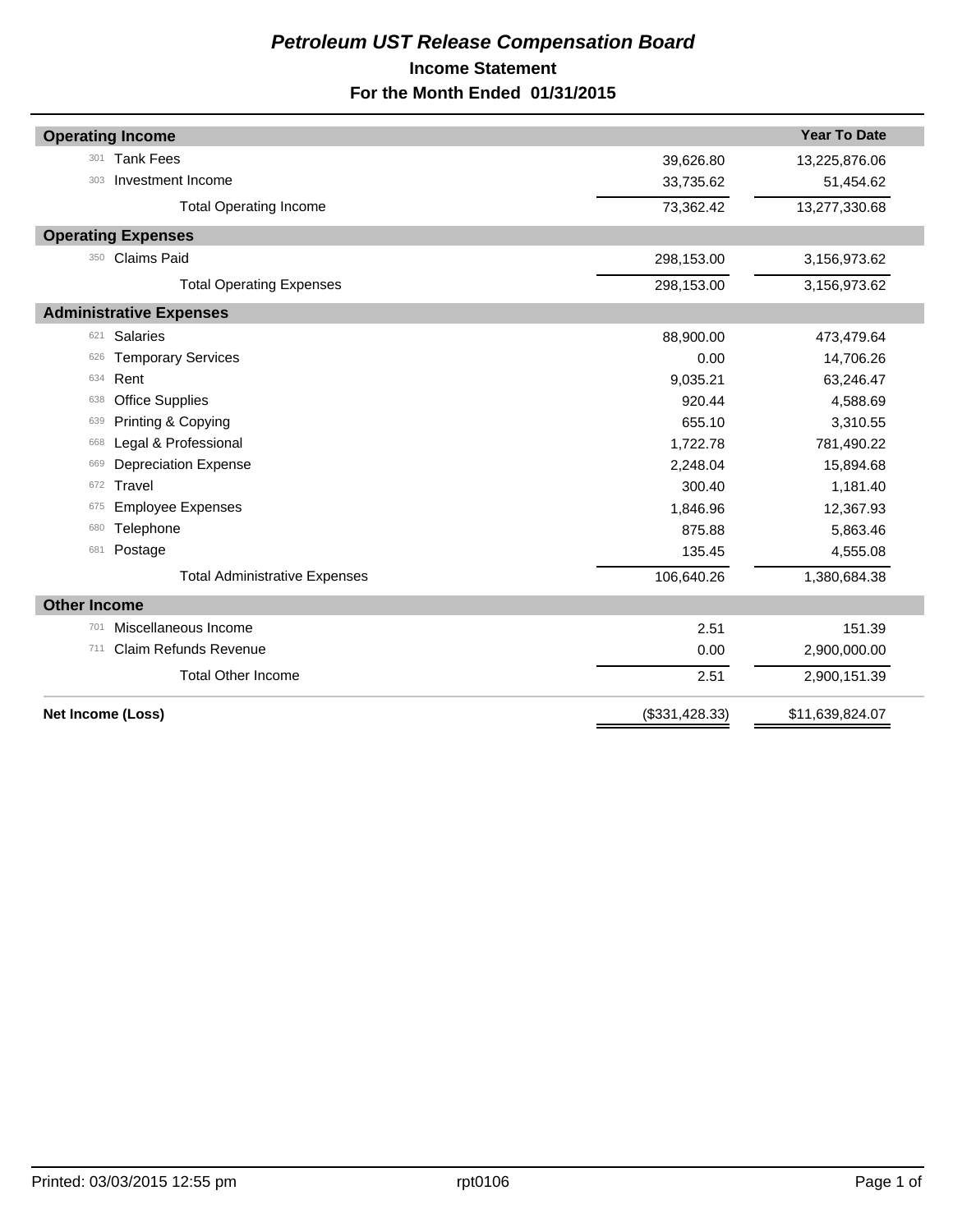## **Trial Balance** *Petroleum UST Release Compensation Board*

## **Transaction Dates 01/01/2015 to 01/31/2015**

|     | Account Account                       | <b>Beginning Balance</b> | Transaction   | <b>Ending Balance</b> |
|-----|---------------------------------------|--------------------------|---------------|-----------------------|
| 108 | State Cash Balance                    | 226,749.15               | (64, 721.90)  | 162,027.25            |
| 114 | <b>Treasury Notes</b>                 | 8,023,684.68             | 32,723.49     | 8,056,408.17          |
| 138 | <b>Unclaimed Monies Trust Account</b> | 20,479.23                | 0.95          | 20,480.18             |
| 140 | Investments - Obligated               | 4,912,329.32             | (298, 153.00) | 4,614,176.32          |
| 141 | Reinvested Interest - Obligated       | 1,485.29                 | 222.63        | 1,707.92              |
| 142 | Investments - Unobligated             | 16,188,967.92            | 0.00          | 16,188,967.92         |
| 143 | Reinvested Interest-Unobligated       | 2,750.58                 | 747.54        | 3,498.12              |
| 160 | <b>Fixed Asset-Furniture</b>          | 110,254.73               | 0.00          | 110,254.73            |
| 165 | <b>Fixed Asset-Data Processing</b>    | 845,231.18               | 0.00          | 845,231.18            |
| 169 | <b>Accumulated Depreciation</b>       | (919, 013.03)            | (2, 248.04)   | (921, 261.07)         |
| 283 | Retained Earnings (Deficiency)        | (17, 441, 666.65)        | 0.00          | (17, 441, 666.65)     |
| 301 | <b>Tank Fees</b>                      | (13, 186, 249.26)        | (39,626.80)   | (13, 225, 876.06)     |
| 303 | Investment Income                     | (17,719.00)              | (33,735.62)   | (51, 454.62)          |
| 350 | <b>Claims Paid</b>                    | 2,858,820.62             | 298,153.00    | 3,156,973.62          |
| 621 | Salaries                              | 384,579.64               | 88,900.00     | 473,479.64            |
| 626 | <b>Temporary Services</b>             | 14,706.26                | 0.00          | 14,706.26             |
| 634 | Rent                                  | 54,211.26                | 9,035.21      | 63,246.47             |
| 638 | <b>Office Supplies</b>                | 3,668.25                 | 920.44        | 4,588.69              |
| 639 | Printing & Copying                    | 2,655.45                 | 655.10        | 3,310.55              |
| 668 | Legal & Professional                  | 779,767.44               | 1,722.78      | 781,490.22            |
| 669 | <b>Depreciation Expense</b>           | 13,646.64                | 2,248.04      | 15,894.68             |
| 672 | Travel                                | 881.00                   | 300.40        | 1,181.40              |
| 675 | <b>Employee Expenses</b>              | 10,520.97                | 1,846.96      | 12,367.93             |
| 680 | Telephone                             | 4,987.58                 | 875.88        | 5,863.46              |
| 681 | Postage                               | 4,419.63                 | 135.45        | 4,555.08              |
| 701 | Miscellaneous Income                  | (148.88)                 | (2.51)        | (151.39)              |
| 711 | <b>Claim Refunds Revenue</b>          | (2,900,000.00)           | 0.00          | (2,900,000.00)        |
|     |                                       | 0.00                     | 0.00          | 0.00                  |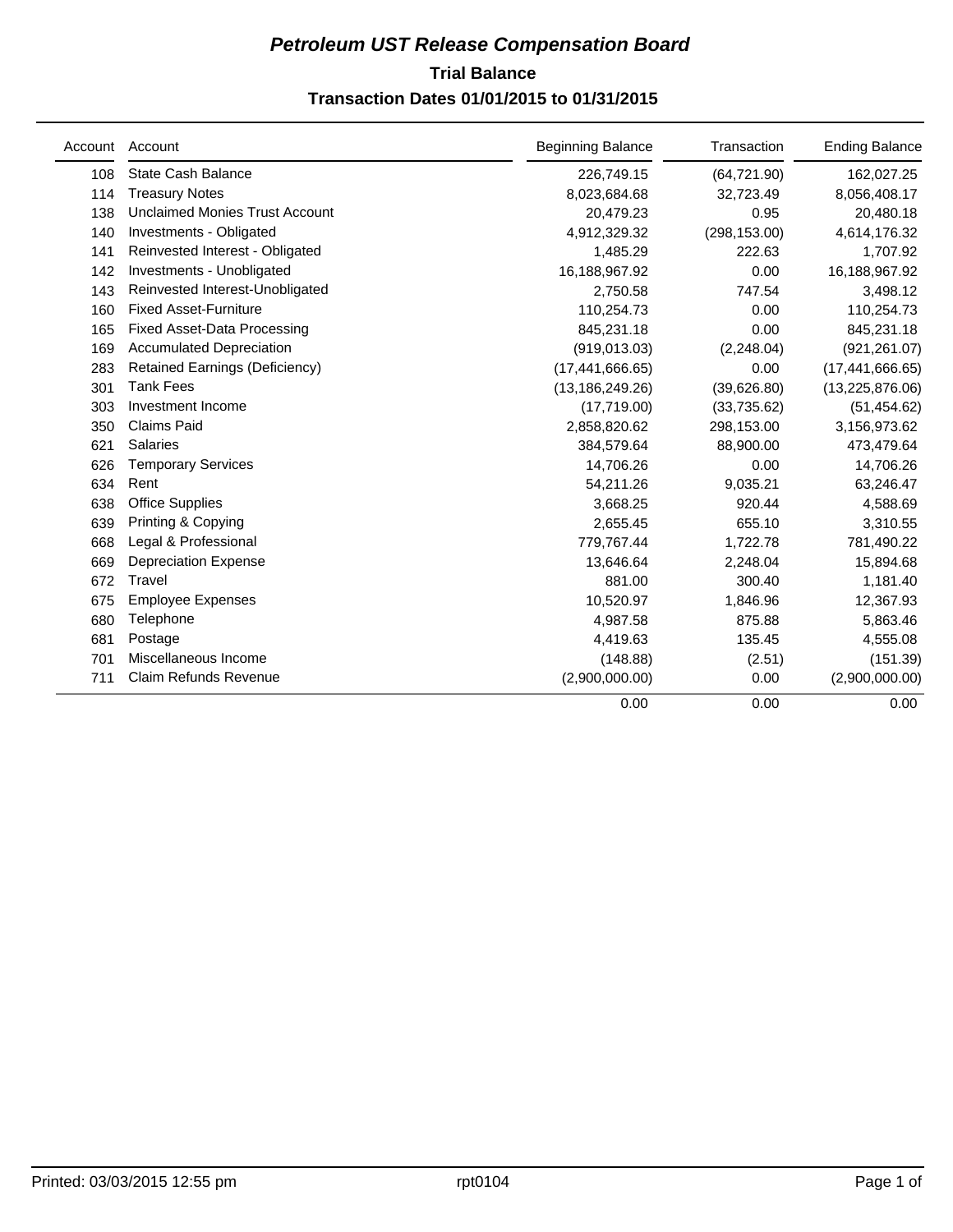#### **PETROLEUM UST RELEASE COMPENSATION BOARD PROGRAM YEAR 2014 COMPLIANCE / FEE ASSESSMENT REPORT AS OF FEBRUARY 28, 2015**

|                                                      | <b>PY 2014</b><br>As of 2/28/2015 | PY 2014<br>As of 1/31/2015 | <b>Increase from</b><br><b>Feb. Meeting</b> | PY 2013<br>$(7/1/13 - 6/30/14)$                | <b>PY 2012</b><br>$(7/1/12 - 6/30/13)$ | <b>PY 2011</b><br>$(7/1/11 - 6/30/12)$ | <b>PY 2010</b><br>$(7/1/10 - 6/30/11)$ | <b>Percent of</b><br>PY 2014/PY 2013 |
|------------------------------------------------------|-----------------------------------|----------------------------|---------------------------------------------|------------------------------------------------|----------------------------------------|----------------------------------------|----------------------------------------|--------------------------------------|
| <b>Refunds</b>                                       |                                   |                            |                                             |                                                |                                        |                                        |                                        |                                      |
| Amount of Refunds Paid                               | $$94,599$ (a)                     | \$90,349                   | \$4,250                                     | $$212,530$ (a)                                 | $$273,165$ (a)                         | \$387,524                              | \$214,842                              | 45%                                  |
| Number of Refunds Paid                               | 241                               | 236                        |                                             | 437                                            | 636                                    | 525                                    | 423                                    | 55%                                  |
| Number of Owners Paid Refunds                        | 97                                | 93                         |                                             | 146                                            | 220                                    | 226                                    | 205                                    | 66%                                  |
| Number of Pending Refunds                            | 2,829                             | 2,783                      | 46                                          |                                                |                                        |                                        |                                        |                                      |
| Amount of Pending Refunds                            | \$1,338,673                       | \$1,333,348                | \$5,325                                     |                                                |                                        |                                        |                                        |                                      |
| <b>Collections</b>                                   |                                   |                            |                                             |                                                |                                        |                                        |                                        |                                      |
| Amount of Refunds Used to Offset Outstanding Fees    | \$17,675                          | \$17,675                   | \$0                                         | \$120,635                                      | \$51,194                               | \$68,517                               | \$48,700                               | 15%                                  |
| Amount Collected by Attorney General/Special Counsel | \$91,139                          | \$82,198                   | \$8,941                                     | \$307,108                                      | \$384,008                              | $$448,231$ (b)                         | \$371,668 (b)                          | 30%                                  |
| <b>Collection Costs</b>                              | \$24,115                          | \$20,409                   | \$3,706                                     | \$80,498                                       | \$115,310                              | \$142,714                              |                                        |                                      |
| Amount Collected by AG/SC, Less Collection Costs     | \$67,024                          | \$61,789                   | \$5,235                                     | \$226,610                                      | \$268,698                              | \$305,517                              |                                        |                                      |
| Number of Accounts Certified to the AG's office      | 340                               | 115                        | 225                                         | 272                                            | 604                                    | 687                                    | 592                                    | 125%                                 |
| Number of Owners Certified to the AG's office        | 196                               | 22                         | 174                                         | 179                                            | 226                                    | 250                                    | 240                                    | 109%                                 |
| Amount Certified to the AG's office                  | \$1,086,440                       | \$169,540                  | \$916,900                                   | \$1,154,822                                    | \$1,939,685                            | \$1,687,168                            | \$1,820,115                            | 94%                                  |
| <b>Appeals</b>                                       |                                   |                            |                                             |                                                |                                        |                                        |                                        |                                      |
| Orders Pursuant to Law                               | $6*$                              |                            | *Current: 6 under review                    |                                                |                                        |                                        |                                        |                                      |
| Determination to Deny a Certificate of Coverage      | $3***$                            |                            |                                             | **Current: 2 under review; 1 hearing scheduled |                                        |                                        |                                        |                                      |
| <b>Ability to Pay Applications</b>                   |                                   |                            |                                             |                                                |                                        |                                        |                                        |                                      |
| Ability to Pay Applications Pending Review           | $5\phantom{.0}$                   |                            |                                             |                                                |                                        |                                        |                                        |                                      |
| COC Applications (As of 3/2/15)                      |                                   |                            |                                             |                                                |                                        |                                        |                                        |                                      |
| COC Application/Fee Statements Sent - annual mailing |                                   | 3,439                      |                                             | 3,538                                          | 3,595                                  | 3,674                                  | 3,694                                  |                                      |
| # of Owners Issued COC                               | 3,120                             | 3,081                      | 39                                          | 3,243                                          | 3,254                                  | 3,258                                  | 3,264                                  | 96%                                  |
| # of Owners w/COCs In-Process                        | 120                               | 164                        | (44)                                        | n/a                                            | n/a                                    | n/a                                    | n/a                                    |                                      |
| # of Owners w/Unresolved Pending Denials of COC      | 36                                | 36                         | 0                                           | 5                                              | 3                                      | 2                                      | $\overline{2}$                         |                                      |
| # of Owners w/Unresolved Determinations Denying COC  | 67                                | 81                         | (14)                                        | 154                                            | 164                                    | 207                                    | 241                                    |                                      |
| <b>Unclaimed Monies/Refunds Pending</b>              |                                   |                            |                                             |                                                |                                        |                                        |                                        |                                      |
| Owners on Unclaimed Monies List (Uncashed Checks)    | 55                                |                            |                                             |                                                |                                        |                                        |                                        |                                      |
| Amount of Unclaimed Monies (Uncashed Checks)         | \$43,656                          |                            |                                             |                                                |                                        |                                        |                                        |                                      |
| Owners with Refunds Pending with More Info Requested | 7                                 |                            |                                             |                                                |                                        |                                        |                                        |                                      |
| Amount of Refunds Pending with More Info Requested   | \$6,150                           |                            |                                             |                                                |                                        |                                        |                                        |                                      |

**(a) Program year 2014 goal - \$225,000; PY 2014 refund/offsets as of 1/31/15: \$112,274 (50%). PY 2013 refund/offsets: \$333,165. PY 2012 refund/offsets: \$346,359. PY 2011 refund/offsets: \$480,366.** 

**(b) Amount includes AG and Special Counsel fees paid by Board**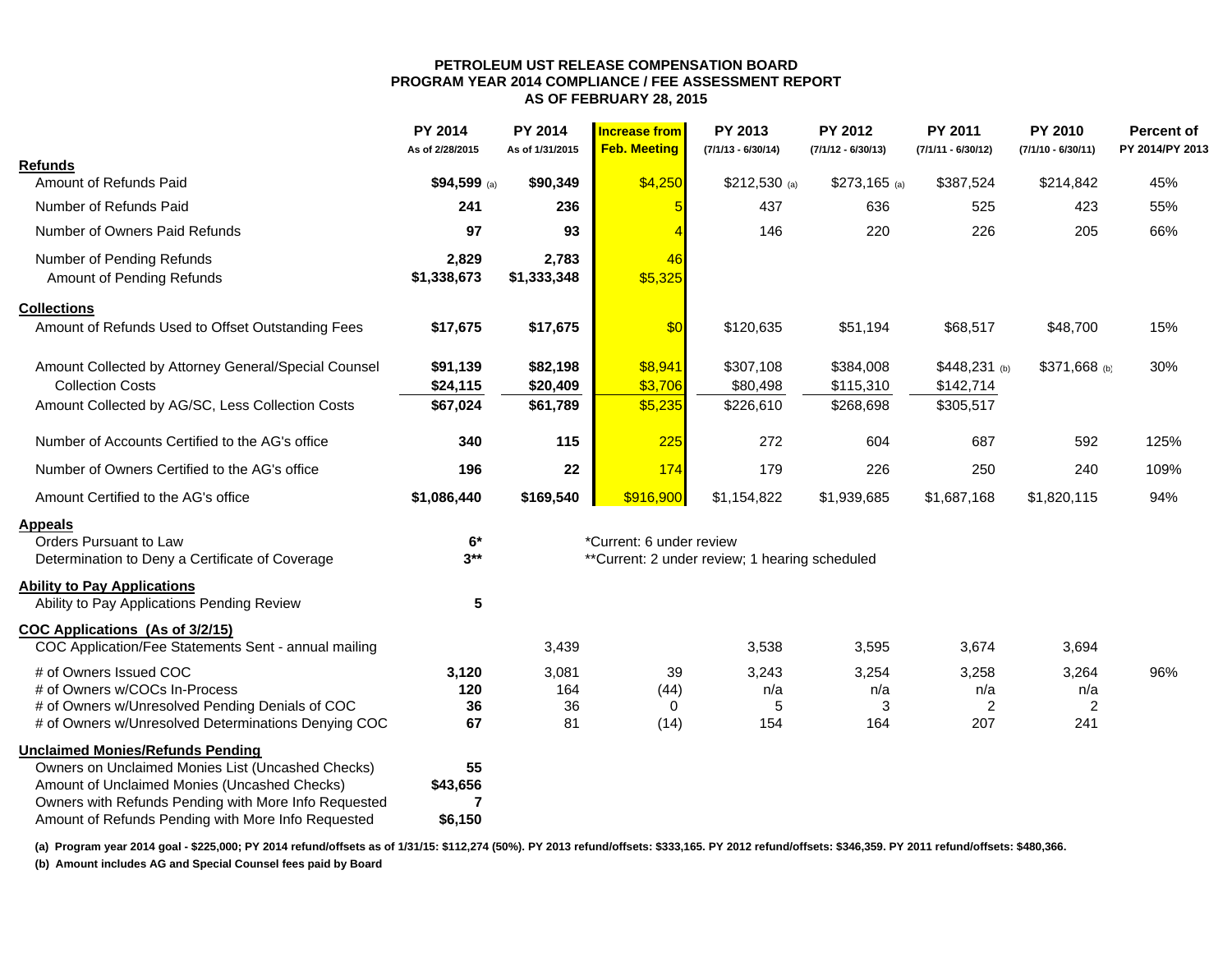## CLAIMS STATISTICS REPORT March 2, 2015

| <b>Total Number of all Sites</b>                                                                   | 2,991 |                 |
|----------------------------------------------------------------------------------------------------|-------|-----------------|
| Face Value of all Claims                                                                           |       | \$444,127,266   |
| <b>Total Deductible Used for Settled Claims</b>                                                    |       | (\$96,337,374)  |
| Deductible Remaining for Open Claims                                                               |       | (\$8,199,775)   |
| <b>Net Value</b>                                                                                   |       | \$339,590,116   |
| <b>Total Disallowed Costs</b>                                                                      |       | (\$80,504,267)  |
| <b>Total Payments &amp; Installments</b>                                                           |       | (\$229,654,422) |
| <b>Maximum Liability of Unpaid Claims</b>                                                          |       | \$29,431,427    |
| Total Average Gross Value per Closed Site                                                          |       | \$129,991       |
| Total Average Net Value per Closed Site                                                            |       | \$96,508        |
| <b>Total Average Payout per Closed Site (2279 sites)</b>                                           |       | \$69,926        |
| Costs for Sites Cleaned Up Exclusively Under BUSTR's 1999, 2005 and/or 2012 Corrective Action Rule |       |                 |
| Above the Deductible (193 sites):                                                                  |       |                 |
| Average clean-up costs per site:                                                                   |       | \$117,763       |
| Average claim payout per site:                                                                     |       | \$46,813        |
|                                                                                                    |       |                 |
| Above and Below the Deductible (391 sites):<br>Average clean-up costs per site:                    |       | \$72,163        |
| Average claim payout per site:                                                                     |       | \$23,107        |
|                                                                                                    |       |                 |
|                                                                                                    |       |                 |
| Breakdown of all claim packages                                                                    |       |                 |
| <b>Work in Progress: Open Claims</b>                                                               |       |                 |
| Number of Claims with More Information Requested                                                   | 9     |                 |
| Number of Claims with More Information Received                                                    | 28    |                 |
| Number of Pending Reviewable Claims                                                                | 1,632 |                 |
| <b>Total Open Claims</b>                                                                           |       | 1,669           |
| <b>Settled/Closed Claims</b>                                                                       |       |                 |
| <b>Number of Settled Claims</b>                                                                    | 4,971 |                 |
| <b>Number of Closed Claims</b>                                                                     | 8,962 |                 |
| Below Deductible/NFA closed without review/Revoked                                                 | 713   |                 |
| Number of Claims on Waiting List                                                                   | 116   |                 |
|                                                                                                    |       |                 |
| <b>Total Settled Claims</b>                                                                        |       | 14,762          |
| <b>Held Claims</b>                                                                                 |       |                 |
| Number of Claims with Appeals Outstanding                                                          | 21    |                 |
| Number of Claims Below the Deductible                                                              | 256   |                 |
|                                                                                                    |       |                 |
| <b>Total Held Claims</b><br><b>Total Number of Claims</b>                                          |       | 277<br>16,708   |
|                                                                                                    |       |                 |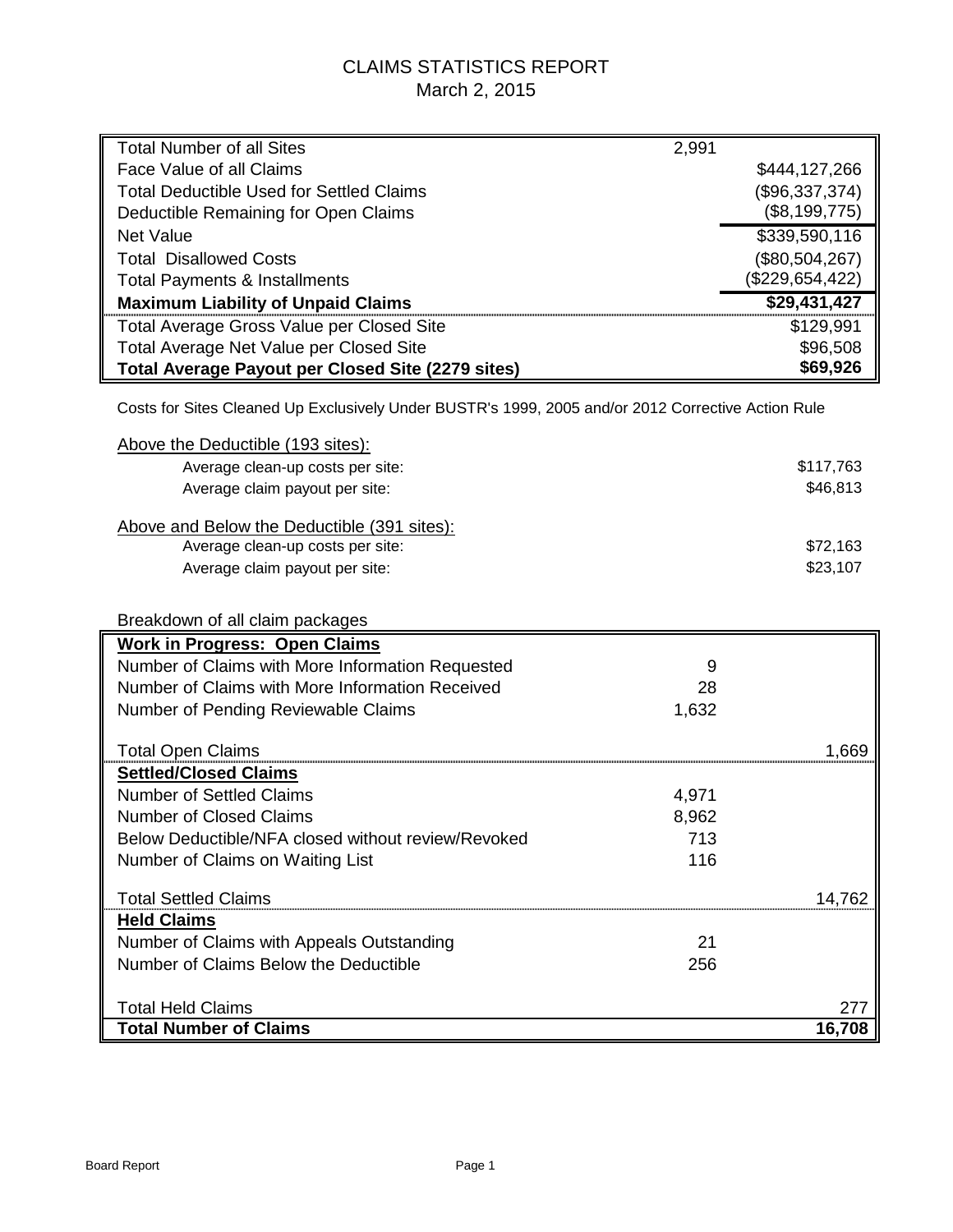#### **CLAIM SETTLEMENT SUMMARY**

| YEAR               | <b>CLAIMS REC'D</b>             | <b>SETTLED</b> | RVK/BD-NFA+      | <b>NET VALUE</b>  | DISALLOWED  | <b>SETTLEMENT</b>                     |                   | <b>PAYOUT</b>          |
|--------------------|---------------------------------|----------------|------------------|-------------------|-------------|---------------------------------------|-------------------|------------------------|
| 2004               | 743 (\$14.527M)                 | 685            | 47               | \$14,072,003      | \$3,892,134 | \$10,163,186                          |                   | 72.2% B,C              |
|                    | AVG/MONTH 62 (\$1.210M)         | 61             |                  |                   |             | <b>AVERAGE PAYOUT PER CLAIM</b>       | \$                | 14,837                 |
| 2005               | 823 (\$13.235M)                 | 782            | 26               | \$14,605,477      | \$4,377,921 | \$10,184,085                          |                   | 69.7% <sup>D</sup>     |
| <b>AVG/MONTH</b>   | 69 (\$1.103M)                   | 67             |                  |                   |             | <b>AVERAGE PAYOUT PER CLAIM</b>       | $\mathbf{s}$      | 13,023                 |
| 2006               | 971 (\$12.874M)                 | 790            | 48               | \$14,231,096      | \$4,708,846 | \$9,446,002                           |                   | 66.4% E                |
| <b>AVG/MONTH</b>   | 81 (\$1.073M)                   | 70             |                  |                   |             | <b>AVERAGE PAYOUT PER CLAIM</b>       | $\mathbf{s}$      | 11,957                 |
| 2007               | 916 (\$13.177M)                 | 738            | 65               | \$11,727,341      | \$4,467,443 | \$7,259,898                           |                   | 61.9%                  |
| <b>AVG/MONTH</b>   | 76 (\$1.098M)                   | 67             |                  |                   |             | <b>AVERAGE PAYOUT PER CLAIM</b>       | $\boldsymbol{\$}$ | 9,837                  |
| 2008               | 867 (\$12.409M)                 | 752            | 52               | \$11,602,241      | \$3,625,785 | \$8,197,598                           |                   | 70.7% F                |
| <b>AVG/MONTH</b>   | 72 (\$1.034M)                   | 67             |                  |                   |             | <b>AVERAGE PAYOUT PER CLAIM</b>       | \$                | 10,901                 |
|                    | <b>CLAIMS REC'D</b>             | <b>SETTLED</b> | RVK/BD-NFA+      | <b>FACE VALUE</b> |             | DISALLOWED DEDUCTIBLE USED SETTLEMENT |                   |                        |
| 2009               | 799 (\$11.078 M)                | 723            | 38               | \$14,606,030      | \$3,847,769 | \$3,082,306                           | \$                | 7,675,956 <sup>G</sup> |
|                    | AVG/MONTH 67 (\$0.923 M)        | 63             |                  |                   |             | <b>AVERAGE PAYOUT PER CLAIM</b>       | \$                | 10,617                 |
| <b>PERCENTAGES</b> |                                 |                |                  |                   | 26.3%       |                                       |                   | 66.6%                  |
| 2010               | 808 (\$11.406 M)                | 705            | 52               | \$12,639,804      | \$3,001,516 | \$2,583,509                           | \$                | 7,054,779              |
| <b>AVG/MONTH</b>   | $67 (\$0.951 M)$                | 63             |                  |                   |             | <b>AVERAGE PAYOUT PER CLAIM</b>       | \$                | 10,007                 |
| <b>PERCENTAGES</b> |                                 |                |                  |                   | 23.7%       |                                       |                   | 70.2%                  |
| 2011               | 794 (\$10.536 M)                | 725            | 94               | \$13,320,431      | \$2,753,772 | \$3,537,439                           | \$                | 7,029,220              |
| <b>AVG/MONTH</b>   | 66 (\$0.878 M)                  | 68             |                  |                   |             | <b>AVERAGE PAYOUT PER CLAIM</b>       | \$                | 9,695                  |
| <b>PERCENTAGES</b> |                                 |                |                  |                   | 20.7%       |                                       |                   | 71.9%                  |
| 2012               | 731 (\$10.055 M)                | 697            | 53               | \$11,779,357      | \$2,405,669 | \$2,374,716                           | \$                | 6,740,405              |
| <b>AVG/MONTH</b>   | 61 (\$0.84M)                    | 63             |                  |                   |             | <b>AVERAGE PAYOUT PER CLAIM</b>       | \$                | 9,671                  |
| <b>PERCENTAGES</b> |                                 |                |                  |                   | 20.4%       |                                       |                   | 71.7%                  |
| 2013               | 928 (\$12.120 M)                | 891            | 55               | \$12,513,139      | \$2,336,537 | \$2,874,260                           | \$                | 7,302,342              |
| <b>AVG/MONTH</b>   | 77 (\$1.010 M)                  | 79             |                  |                   |             | <b>AVERAGE PAYOUT PER CLAIM</b>       | \$                | 8,196                  |
| <b>PERCENTAGES</b> |                                 |                |                  |                   | 18.7%       |                                       |                   | 75.8%                  |
| PROGRAM YEAR 2014  |                                 |                |                  |                   |             |                                       |                   |                        |
| <b>MONTH</b>       | <b>CLAIMS REC'D</b>             | <b>SETTLED</b> | RVK/BD-NFA+      | <b>FACE VALUE</b> |             | DISALLOWED DEDUCTIBLE USED SETTLEMENT |                   |                        |
| $Jul-14$           | 62 (\$0.656 M)                  | 70             | $\boldsymbol{0}$ | \$783,753         | \$118,992   | \$101,489                             |                   | \$563,272              |
| Aug-14             | 71 (\$0.983 M)                  | 67             | $\boldsymbol{0}$ | \$627,050         | \$67,525    | \$74,550                              |                   | \$484,975              |
| $Sep-14$           | 77 (\$0.874 M)                  | 77             | 12               | \$1,323,509       | \$162,208   | \$437,350                             |                   | \$723,950              |
| $Oct-14$           | 56 (\$0.779 M)                  | 75             | $\mathbf{0}$     | \$1,146,463       | \$323,804   | \$166,094                             |                   | \$656,565              |
| $Nov-14$           | 71 (\$1.466 M)                  | 44             | $\mathbf{0}$     | \$909,850         | \$195,365   | \$118,081                             |                   | \$596.404              |
| Dec-14             | 52 (\$0.680 M)                  | $70\,$         | $\boldsymbol{0}$ | \$1,640,380       | \$486,890   | \$305,333                             |                   | \$848,157              |
| $Jan-15$           | 49 (\$0.983 M)                  | 86             | 21               | \$1,352,939       | \$109,062   | \$550,327                             |                   | \$693,551              |
| Feb-15             | 71 (\$0.954 M)                  | 67             | $\boldsymbol{0}$ | \$1,359,860       | \$355,641   | \$290,940                             |                   | \$713,279              |
| $Mar-15$           |                                 |                |                  |                   |             |                                       |                   |                        |
| Apr-15             |                                 |                |                  |                   |             |                                       |                   |                        |
| $May-15$           |                                 |                |                  |                   |             |                                       |                   |                        |
| $Jun-15$           |                                 |                |                  |                   |             |                                       |                   |                        |
| <b>TOTAL</b>       | 509 (\$7.375 M)                 | 556            | 33               | \$9,143,804       | \$1,819,487 | \$2,044,164                           |                   | \$5,280,153            |
| <b>AVG/MONTH</b>   | 64 (\$0.922 M)                  | 74             |                  |                   |             |                                       |                   |                        |
| <b>PERCENTAGES</b> |                                 |                |                  |                   | 19.9%       |                                       |                   | 74.4%                  |
|                    | <b>AVERAGE PAYOUT PER CLAIM</b> |                |                  |                   |             |                                       |                   | \$9,497                |

BIncludes a settlement agreement in PY 2004 with a major oil company for 98 claims for \$1,100,000 (a payout percentage of 59.2%)

<sup>D</sup>Includes a settlement agreement in PY 2005 with a major oil company for 89 claims for \$912,000 (a payout percentage of 62.5%)

E Includes a settlement agreement in PY 2006 with a major oil company for 124 claims for \$1,832,000 (a payout percentage of 63.5%)

Fincludes a settlement agreement in PY 2008 with a major oil company for 136 claims for \$1,820,000 (a payout percentage of 60.8%)

GIncludes a settlement agreement in PY 2009 with a major oil company for 96 claims for \$1,215,000 (a payout percentage of 46.9%)

**†**Eligibility revoked and/or Below Deductible claims with an NFA are not included in the claims payout statistics.

CIncludes a settlement agreement in PY 2004 with a major oil company for 33 claims for \$417,500 (a payout percentage of 76.6%)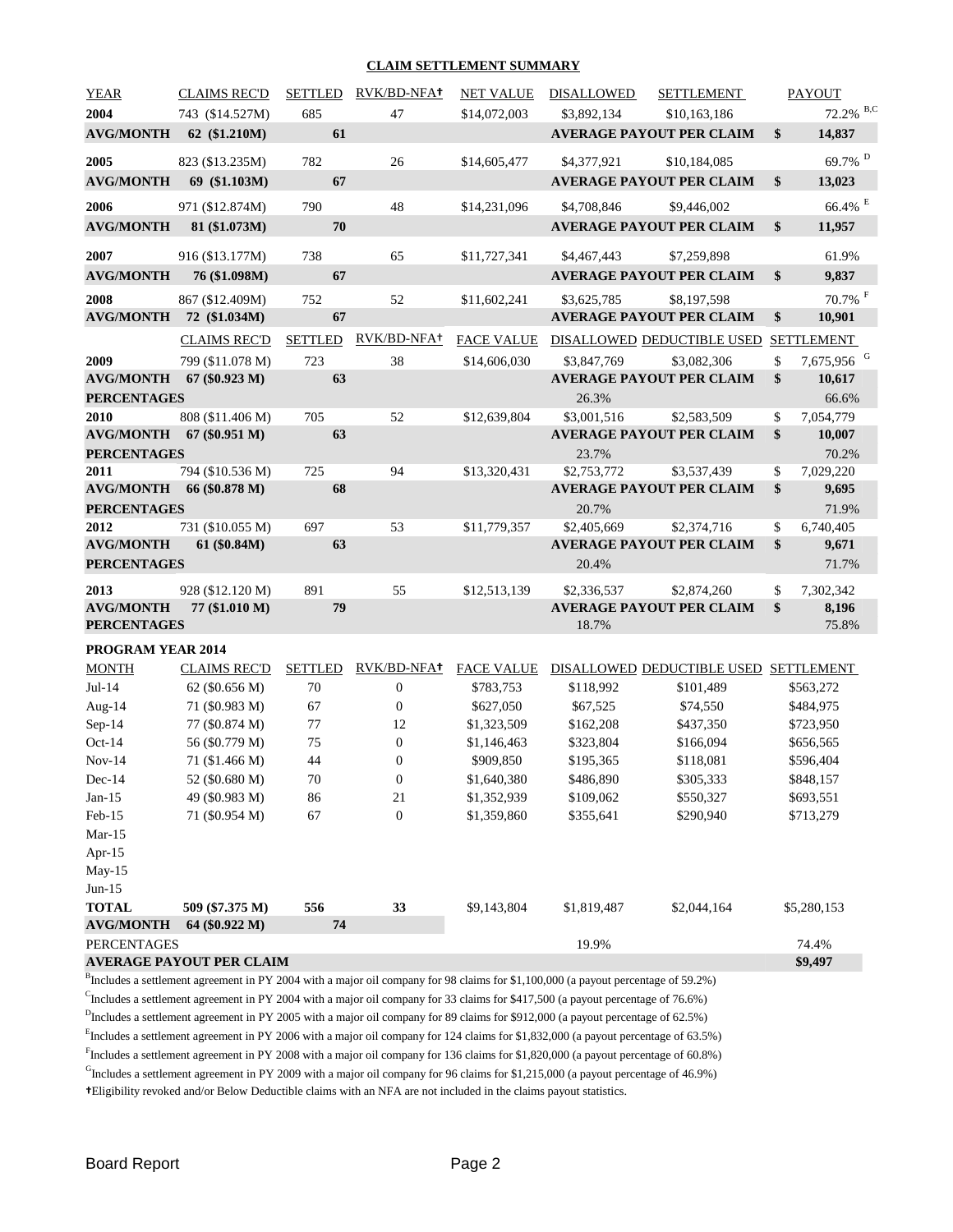#### **ELIGIBILITY STATISTICS REPORT**

March 2, 2015

#### **Breakdown of Applications**

| More Info Requested            | 3  |
|--------------------------------|----|
| In Review                      | 17 |
| <b>Total Open Applications</b> | 20 |

*Eligibility Determinations Under Appeal 4*

|                | <b>REC'D</b>            | <b>APP'D</b> | <b>DENIED</b>   |
|----------------|-------------------------|--------------|-----------------|
| <b>PY 2004</b> | 72                      | 81           | 47              |
| Average/mo.    | 6                       |              | 11              |
| <b>PY 2005</b> | 97                      | 72           | 33              |
| Average/mo.    | 8                       |              | 9               |
| <b>PY 2006</b> | 109                     | 73           | 32              |
| Average/mo.    | 9                       |              | 9               |
| <b>PY 2007</b> | 108                     | 74           | 28              |
| Average/mo.    | $\boldsymbol{9}$        |              | 9               |
| <b>PY 2008</b> | 99                      | 68           | 26              |
| Average/mo.    | 8                       |              | 8               |
| <b>PY 2009</b> | 95                      | 84           | 19              |
| Average/mo.    | 8                       |              | 9               |
| <b>PY 2010</b> | 48                      | 51           | 16              |
| Average/mo.    | $\overline{\mathbf{4}}$ |              | 6               |
| <b>PY 2011</b> | 67                      | 47           | $\overline{15}$ |
| Average/mo.    | 6                       |              | 5               |
| <b>PY 2012</b> | 87                      | 54           | 17              |
| Average/mo.    | 7                       |              | 6               |
| <b>PY 2013</b> | 53                      | 65           | 7               |
| Average/mo.    | 4                       |              | 6               |

## **Physical Reasons PY 2004-2013** % **Average/mo. 8** No Release 79 32.9% **Properties** 20.4% **Average 13.3%** No Valid COC 32 13.3% Abandoned/OOC 24 10.0% **Average Mo. CA Required 9 3.8%** Pre-Fund Release 7 2.9% **A** Incomplete App 5.8% **Physical Properties** 3 1.3% **Average Rayment** 1 0.4% **Propose** 2 6.8%

## **Program Year 2014**

|              | <b>REC'D</b> | <b>APP'D</b> | <b>DENIED</b> | Denial Reasons PY 2014  |
|--------------|--------------|--------------|---------------|-------------------------|
| $Jul-14$     | 12           | 10           | 0             | No Release              |
| Aug- $14$    | 5            | 2            |               | Late Filing<br>3        |
| $Sep-14$     | 6            | 8            |               | No Valid COC            |
| $Oct-14$     | 5            | 5            |               | Abandoned / OOC         |
| $Nov-14$     | 9            | $\Omega$     |               | No CA Required          |
| $Dec-14$     | 3            | 5            |               | <b>Pre-Fund Release</b> |
| $Jan-15$     | 5            | 6            |               | Incomplete App          |
| $Feb-15$     | 6            |              | 0             | <b>Untimely Fees</b>    |
| Mar-15       |              |              |               | No Fee Payment          |
| Apr- $15$    |              |              |               | No Response             |
| $May-15$     |              |              |               | Other                   |
| $Jun-15$     |              |              |               | <b>Total</b>            |
| <b>TOTAL</b> | 51           | 37           | 6             |                         |
| Average/mo.  | 6            |              |               |                         |
|              |              |              |               |                         |

| <b>Denial Reasons PY 2014</b> |   |
|-------------------------------|---|
| No Release                    |   |
| Late Filing                   | 3 |
| No Valid COC                  |   |
| Abandoned / OOC               |   |
| No CA Required                |   |
| Pre-Fund Release              |   |
| Incomplete App                |   |
| Untimely Fees                 |   |
| No Fee Payment                |   |
| No Response                   |   |
| <b>Other</b>                  |   |
| otal                          |   |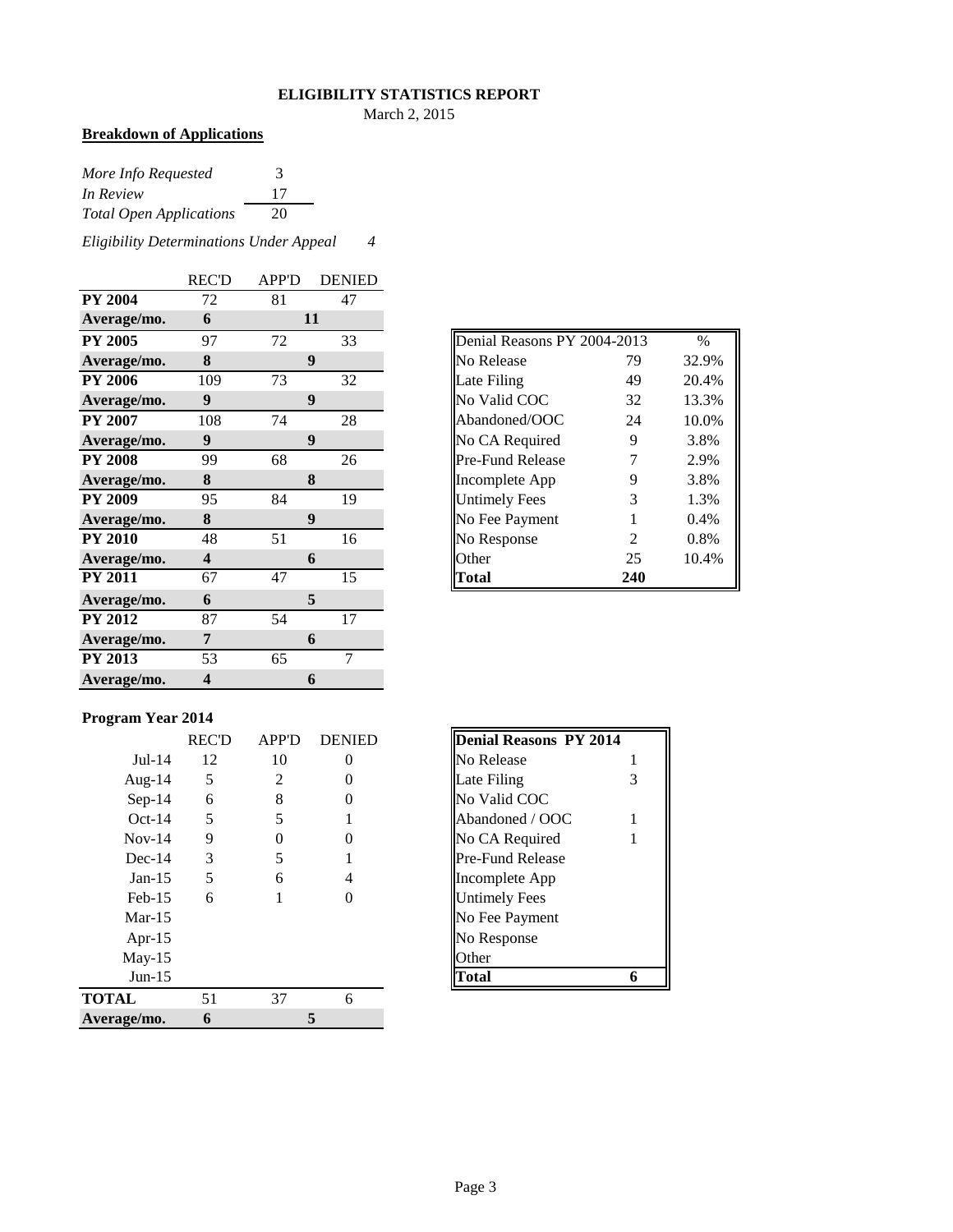## **COST PRE-APPROVAL STATISTICS REPORT**

March 2, 2015

**Mandatory Cost Pre-Approvals Voluntary Pre-Approvals** 

| Number Annual RAPs in Review                 |  |
|----------------------------------------------|--|
| Number Annual FPR in Review                  |  |
| All Other Mandatory Open Cost Pre-Approvals: |  |
| Total Open Mandatory Cost Pre-Approvals      |  |

**Number in Review 3** 

|                |              | <b>New RAPs</b> |              | <b>Annual RAP Cost</b><br><b>Pre-Approvals</b> | <b>Cost Pre-</b><br><b>Approvals</b> | <b>Annual FPR</b> |              | <b>Mandatory IRA</b> |              | Tier 3       | Monitoring/       | Calibration<br>Plan |    | <b>Voluntary</b> |              | <b>TOTALS</b> |
|----------------|--------------|-----------------|--------------|------------------------------------------------|--------------------------------------|-------------------|--------------|----------------------|--------------|--------------|-------------------|---------------------|----|------------------|--------------|---------------|
|                | <b>REC'D</b> | <b>DET'D</b>    | <b>REC'D</b> | <b>DET'D</b>                                   | <b>REC'D</b>                         | <b>DET'DI</b>     | <b>REC'D</b> | <b>DET'D</b>         | <b>REC'D</b> | <b>DET'D</b> | REC'D DET'D REC'D |                     |    | <b>DET'DI</b>    | <b>REC'D</b> | <b>DET'D</b>  |
| PY 2009        | 27           | 21              | 27           | 28                                             | 65                                   | 64                |              |                      | 25           | 19           | 35                | 38                  | 36 | 38               | 222          | 214           |
| PY 2010        | 22           | 22              | 21<br>∠ I    | 24                                             | 52                                   | 66                | 8            |                      | 23           | 28           | 34                | 38                  |    | 30               | 191          | 217           |
| <b>PY 2011</b> | 36           | 30              | 18           | 17                                             | 56                                   | 55                |              |                      | 22           |              | 45                | 43                  | 41 | 46               | 223          | 210           |
| PY 2012        | 26           | 39              | 18.          | 18                                             | 57                                   | 68                |              | 10                   |              | 23           | 30                | 41                  | 35 | 35               | 186          | 234           |
| PY 2013        | 30           | 29              | 36           | 38                                             | 51                                   | 54                |              |                      | 14           | 16           | 20                | $^{\circ}$ 1<br>∠⊥  | 18 | 22               | 174          | 184           |

|                |              |                 |              | <b>Annual RAP Cost</b>     | <b>Annual FPR</b><br><b>Cost Pre-</b> |                |                |                      |                |                  | Monitoring /   | <b>Calibration</b> |                |                  |              |               |
|----------------|--------------|-----------------|--------------|----------------------------|---------------------------------------|----------------|----------------|----------------------|----------------|------------------|----------------|--------------------|----------------|------------------|--------------|---------------|
| <b>PY 2014</b> |              | <b>New RAPs</b> |              | Pre-Approvals <sup>1</sup> | <b>Approvals</b>                      |                |                | <b>Mandatory IRA</b> |                | Tier 3           |                | Plan               |                | <b>Voluntary</b> |              | <b>TOTALS</b> |
|                | <b>REC'D</b> | <b>DET'D</b>    | <b>REC'D</b> | <b>DET'D</b>               | <b>REC'D</b>                          | <b>DET'D</b>   | <b>REC'D</b>   | <b>DET'D</b>         | <b>REC'D</b>   | <b>DET'D</b>     | <b>REC'D</b>   | <b>DET'D</b>       | <b>REC'D</b>   | <b>DET'D</b>     | <b>REC'D</b> | <b>DET'D</b>  |
| $Jul-14$       | 2            | 4               | 2            | 4                          | 3                                     | 5              |                | $\overline{0}$       |                | 2                | $\overline{4}$ | 2                  | $\overline{0}$ | $\overline{0}$   | 13           | 17            |
| Aug-14         | 4            | 5               | 2            | 5                          | 2                                     | 5              | $\mathbf{0}$   |                      | $\overline{0}$ | $\boldsymbol{0}$ |                | 4                  |                |                  | 10           | 21            |
| Sep-14         | 5            | 2               | 3            | $\theta$                   | $\Omega$                              | $\Omega$       | $\overline{0}$ | $\mathbf{0}$         |                | $\overline{0}$   | 2              |                    |                | $\theta$         | 12           | 3             |
| Oct-14         | 3            | 2               |              | 4                          | 4                                     | 2              |                |                      | $\mathbf{0}$   | $\Omega$         | $\overline{2}$ | 3                  | 4              |                  | 15           | 13            |
| $Nov-14$       | $\Omega$     | 3               | 2            |                            |                                       | 4              | $\Omega$       | $\overline{0}$       | $\overline{2}$ |                  | $\mathbf{0}$   | $\theta$           | $\Omega$       | 3                | 5            | 12            |
| Dec-14         | 2            | 4               | 2            | 2                          | 2                                     | 5              | $\mathbf{0}$   |                      | 2              | 2                |                |                    | $\overline{2}$ | $\overline{2}$   | 11           | 17            |
| $Jan-15$       | 2            | 2               | 5            | 3                          | 4                                     | $\Omega$       |                | $\overline{0}$       | $\mathbf{0}$   |                  | 4              | $\overline{2}$     |                |                  | 17           | 9             |
| Feb-15         | 3            | 2               |              | 2                          | 2                                     | $\overline{2}$ | $\theta$       |                      |                | $\Omega$         | $\theta$       | $\Omega$           | $\overline{2}$ |                  | 9            | 8             |
| $Mar-16$       |              |                 |              |                            |                                       |                |                |                      |                |                  |                |                    |                |                  |              |               |
| Apr-15         |              |                 |              |                            |                                       |                |                |                      |                |                  |                |                    |                |                  |              |               |
| $May-15$       |              |                 |              |                            |                                       |                |                |                      |                |                  |                |                    |                |                  |              |               |
| $Jun-15$       |              |                 |              |                            |                                       |                |                |                      |                |                  |                |                    |                |                  |              |               |
| <b>TOTALS</b>  | 21           | 24              | 18           | 21                         | 18                                    | 23             | 3              | 4                    | 7              | 6                | 14             | 13                 | 11             | 9                | 92           | 100           |
| Avg./Mo        |              |                 |              |                            |                                       |                |                |                      |                |                  |                |                    |                |                  | 12           | 13            |

<sup>1</sup>Includes requests for additional RAP costs above the \$6,000/20% threshold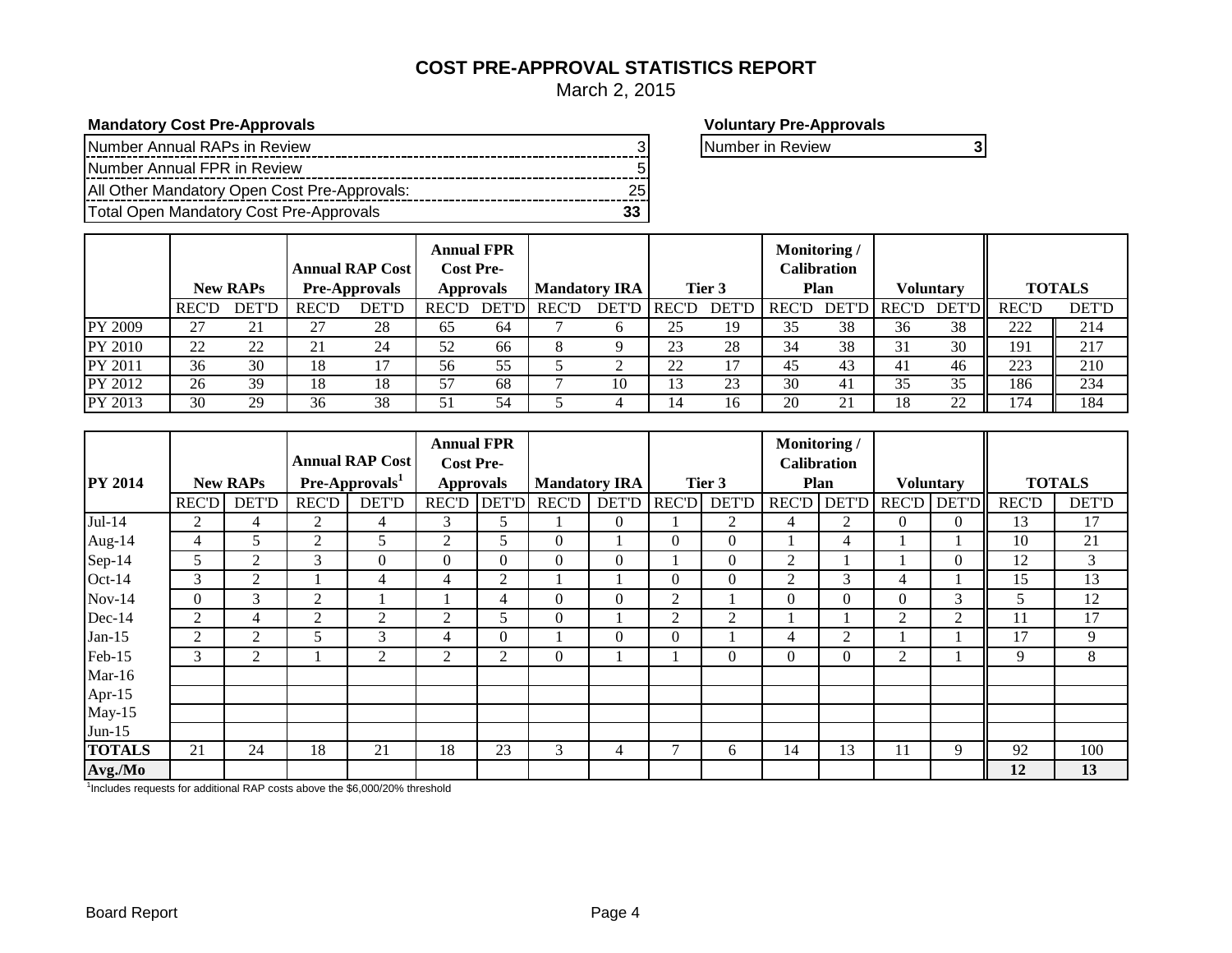## *Petroleum UST Release Compensation Board*

**Facility Certificate Listing**

**Program Year 2014 COC Eff Date: Yes COC Print Date: Yes** 

## **Printed from 2/11/2015 to 3/10/2015**

| <b>Owner/Fac</b> |                | UST Cnt Own / Fac Name                                                  | <b>Own / Fac Address</b>                  | <b>Eff Date</b> | <b>Print Date</b> | <b>Override Reason</b>          | <b>Denial Status</b> |
|------------------|----------------|-------------------------------------------------------------------------|-------------------------------------------|-----------------|-------------------|---------------------------------|----------------------|
|                  |                |                                                                         |                                           |                 |                   |                                 |                      |
| 2132-0001        | $\overline{2}$ | <b>Street Department</b>                                                | 3850 City Center Blvd., Stow OH           | 09/02/2014      | 03/10/2015        | PD Response Accepted            | Accepted             |
| 2132-0002        | $\mathbf{1}$   | City of Stow                                                            | 2770 Call Road, Stow OH                   | 09/02/2014      | 03/10/2015        | PD Response Accepted            | Accepted             |
| 2284-0001        | 2              | Clinton County Highway Dept                                             | 1326 Fife Avenue, Wilmington OH           | 07/01/2014      | 03/10/2015        | Not Required: Post 11-30-09 Pay | N/A                  |
| 4155-0001        | $\mathbf{1}$   | Galion Inc                                                              | 515 North East St, Galion OH              | 09/08/2014      | 03/10/2015        | PD Response Accepted            | Accepted             |
| 4270-0001        | $\mathbf{1}$   | <b>Fremont Airport</b>                                                  | 365 S State Route 53, Fremont OH          | 02/09/2015      | 02/20/2015        | PD Response Accepted            | Accepted             |
| 5082-0001        | $\mathbf{1}$   | Holiday Harbor Marina, Inc.                                             | 944 Main Street, Huron OH                 | 09/02/2014      | 03/10/2015        | PD Response Accepted            | Accepted             |
| 8377-0030        | $\mathbf{1}$   | Pilot Flying J #700                                                     | 26415 Warns Road, Perrysburg OH           | 10/22/2014      | 02/20/2015        | Not Required: Post 11-30-09 Pay | N/A                  |
| 8377-0032        | $\mathbf{1}$   | Pilot Flying J #695                                                     | 420 E. Main Street, Beaverdam OH          | 10/22/2014      | 02/20/2015        | Not Required: Post 11-30-09 Pay | N/A                  |
| 8377-0039        | 5              | Pilot Travel Center #597                                                | 1111-A East Main Street, Chillicothe OH   | 01/12/2015      | 02/20/2015        | Not Required: Post 11-30-09 Pay | N/A                  |
| 9895-0001        | 3              | Spremulli American Service                                              | 19548 Detroit Rd, Rocky River OH          | 07/01/2014      | 03/10/2015        | Wrong Deductible                | N/A                  |
| 9895-0001        | $-3$           | Spremulli American Service                                              | 19548 Detroit Rd, Rocky River OH          | 07/01/2014      | 03/10/2015        | Wrong Deductible                | N/A                  |
| 9895-0005        | 3              | Circle K 5664                                                           | 20220 Lorain Road, Fairview Park OH       | 07/01/2014      | 03/10/2015        | Not Required: Post 11-30-09 Pay | N/A                  |
| 15113-0001       | 3              | <b>Steves Auto Care</b>                                                 | 5004 Bayshore Road, Oregon OH             | 08/06/2014      | 03/10/2015        | Not Required: Post 11-30-09 Pay | N/A                  |
| 15291-0001       | $\mathbf{1}$   | Richmond Mill, Inc.                                                     | State Route 152, Toronto OH               | 03/02/2015      | 03/10/2015        | PD Response Accepted            | Accepted             |
| 15321-0001       | $\mathbf{1}$   | Spend A Day Marina                                                      | 9481 State Route 708, Russells Point OH   | 02/26/2015      | 03/10/2015        | Not Required: Post 11-30-09 Pay | N/A                  |
| 15893-0001       | 3              | Hissom's Gas Glo                                                        | 827 East Main St, Barnesville OH          | 12/22/2014      | 02/20/2015        | PD Response Accepted            | Accepted             |
| 17964-0001       | $\mathbf{1}$   | North Coast Bait And Tackle                                             | 16963 Mahoning Avenue, Lake Milton OH     | 02/19/2015      | 02/20/2015        | Not Required: Post 11-30-09 Pay | N/A                  |
| 18076-0025       | $\mathbf{1}$   | Gilligan Oil                                                            | 8267 Princeton Glendale Road, West Ches   | 03/06/2015      | 03/10/2015        | Not Required: Post 11-30-09 Pay | N/A                  |
| 18682-0001       | 3              | 3935 Gas Inc.                                                           | 3935 W. 130th Street, Cleveland OH        | 12/12/2014      | 02/20/2015        | Not Required: Post 11-30-09 Pay | N/A                  |
| 18876-0021       | 3              | Lykins Milford Shell #0511                                              | 751 Main St, Milford OH                   | 02/05/2015      | 02/20/2015        | Not Required: Post 11-30-09 Pay | N/A                  |
| 18954-0001       | $\mathbf{1}$   | Kroger N 808                                                            | 1428 Marion Waldo, Marion OH              | 02/17/2015      | 02/20/2015        | Not Required: Post 11-30-09 Pay | N/A                  |
| 18971-0064       | 3              | Kroger Fuel Center #A829                                                | 1700 West Park Square, Xenia OH           | 03/02/2015      | 03/10/2015        | Not Required: Post 11-30-09 Pay | N/A                  |
| 19184-0001       | $\overline{2}$ | <b>Houchens North Foods</b>                                             | 440 E. Washington Street, Sabina OH       | 07/01/2014      | 03/10/2015        | Not Required: Post 11-30-09 Pay | N/A                  |
| 20080-0001       | 4              | <b>Euclid and Superior Shell</b>                                        | 13441 Euclid Avenue, Cleveland OH         | 09/08/2014      | 02/20/2015        | Not Required: Post 11-30-09 Pay | N/A                  |
| 20341-0001       | 3              | Quincy Gas, Incorporated                                                | 3939 Community College Ave, Cleveland O   | 07/01/2014      | 03/10/2015        | Not Required: Post 11-30-09 Pay | N/A                  |
| 20459-0002       | 6              | Miamitown Marathon                                                      | 6383 Hamilton-Cleves Highway, Miamitow    | 07/01/2014      | 03/10/2015        | Not Required: Post 11-30-09 Pay | N/A                  |
| 20847-0004       | 1              | CarMax #7165                                                            | 4900 East Pointe Parkway, Warrensville He | 02/10/2015      | 03/10/2015        | Not Required: Post 11-30-09 Pay | N/A                  |
| 21207-0001       | 4              | <b>Frank's Market</b>                                                   | 1905 Cleveland Avenue, Columbus OH        | 07/07/2014      | 02/20/2015        | Not Required: Post 11-30-09 Pay | N/A                  |
| 21217-0001       | 4              | North Fork Mini Mart                                                    | 1 Page Road, Chillicothe OH               | 07/01/2014      | 03/10/2015        | Not Required: Post 11-30-09 Pay | N/A                  |
| 21268-0001       | $\mathbf{1}$   | <b>Marion General Hospital</b>                                          | 1000 McKinley Park Drive, Marion OH       | 08/25/2014      | 02/20/2015        | PD Response Accepted            | Accepted             |
| 21539-0002       | $\overline{2}$ | East Side Mini-Mart                                                     | 1314 E. Main Street, Troy OH              | 12/17/2014      | 02/20/2015        | PD Response Accepted            | Accepted             |
| 22149-0001       | 4              | Yogi Grocery Inc.                                                       | 201 W. State Street, Georgetown OH        | 07/01/2014      | 02/20/2015        | Not Required: Post 11-30-09 Pay | N/A                  |
| 22430-0001       | 4              | Pearl Rd Real Estate, LLC                                               | 6229 Pearl Road, Parma Heights OH         | 07/01/2014      | 02/20/2015        | Not Required: Post 11-30-09 Pay | N/A                  |
| 22497-0001       | 2              | Shields Gas dba Town Food Supermarke 1082 E. 105th Street, Cleveland OH |                                           | 02/19/2015      | 02/20/2015        | Not Required: Post 11-30-09 Pay | N/A                  |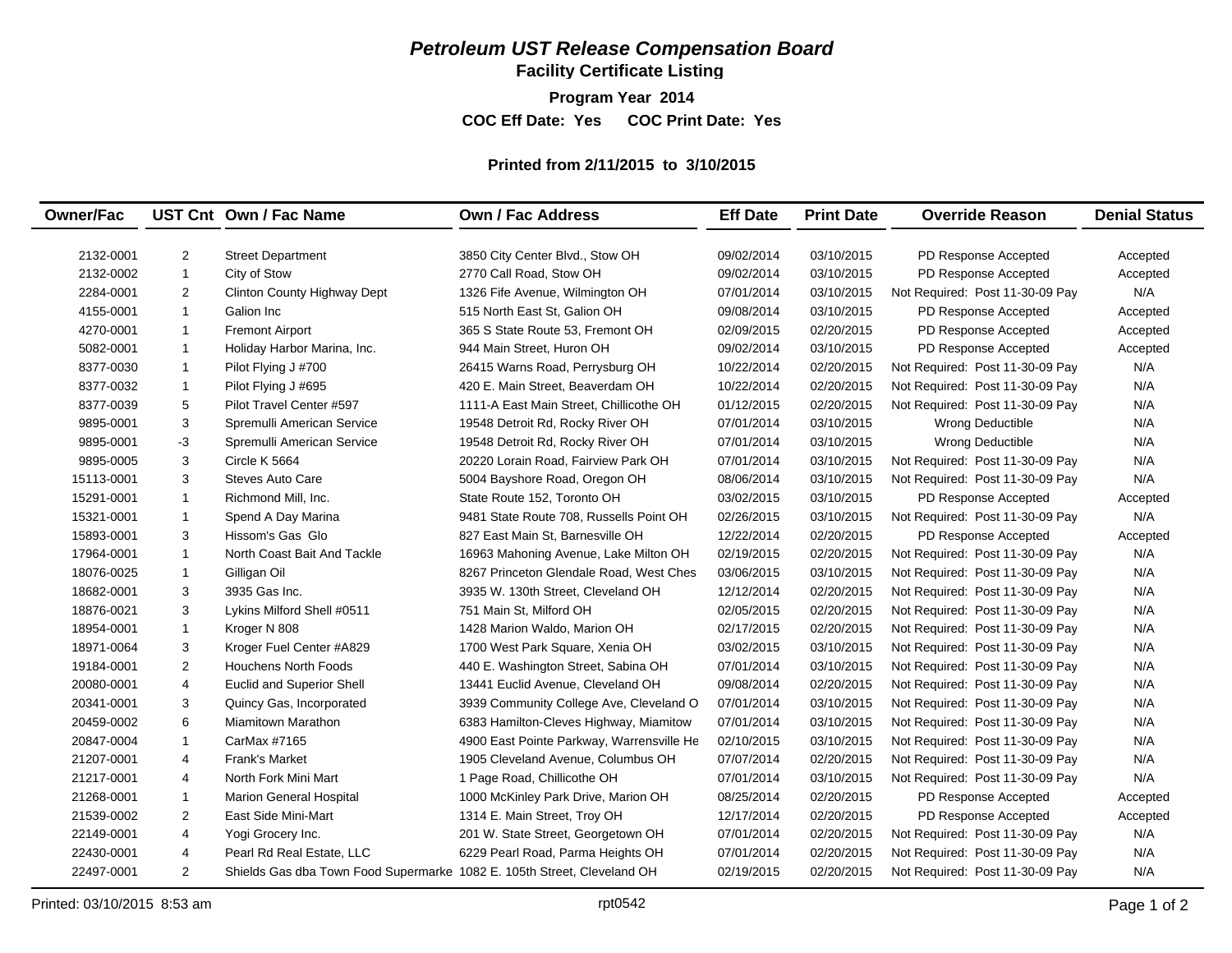| <b>Owner/Fac</b> |                | UST Cnt Own / Fac Name                  | Own / Fac Address                        | <b>Eff Date</b> | <b>Print Date</b> | <b>Override Reason</b>          | <b>Denial Status</b> |
|------------------|----------------|-----------------------------------------|------------------------------------------|-----------------|-------------------|---------------------------------|----------------------|
|                  |                |                                         |                                          |                 |                   |                                 |                      |
| 22501-0002       | $\overline{4}$ | Pit Stop                                | 2 North Zane Highway, Martins Ferry OH   | 03/03/2015      | 03/10/2015        | PD Response Accepted            | Accepted             |
| 22579-0001       | 2              | Kindred Healthcare, Inc.                | 707 S. Edwin C Moses Boulevard, Dayton ( | 08/12/2014      | 02/20/2015        | PD Response Accepted            | Accepted             |
| 22657-0002       | $\mathbf{1}$   | Saia Motor Freight Toledo               | 1919 E Manhattan Blvd. Toledo OH         | 02/19/2015      | 03/10/2015        | Not Required: Post 11-30-09 Pay | N/A                  |
| 22691-0001       | 8              | Chuck's Automotive Repair, LLC          | 3084 Massillon Road, Akron OH            | 09/23/2014      | 03/10/2015        | PD Response Accepted            | Accepted             |
| 22994-0001       | 3              | <b>Asad Shell</b>                       | 2330 Reading Road, Cincinnati OH         | 07/28/2014      | 03/10/2015        | Not Required: Post 11-30-09 Pay | N/A                  |
| 23089-0001       | 2              | Ohio Veterans Home                      | 3416 South Columbus Avenue, Sandusky C   | 02/11/2015      | 03/10/2015        | PD Response Accepted            | Accepted             |
| 23096-0001       | 4              | J R & R Property Investment LLC         | 6101 W. 3rd Street, Dayton OH            | 02/26/2015      | 03/10/2015        | PD Response Accepted            | Accepted             |
| 23111-0001       | 3              | First Broadway, LLC                     | 120 Broadway Avenue, Bedford OH          | 02/09/2015      | 03/10/2015        | PD Response Accepted            | Accepted             |
| 23119-0001       | $\mathbf{1}$   | Mercy Franciscan Hospital Western Hills | 2841 Boudinot Avenue, Cincinnati OH      | 02/05/2015      | 03/10/2015        | Not Required: Post 11-30-09 Pay | N/A                  |
| 23129-0001       | 3              | The GC Net Lease (Westerville) Investo  | 800 Brooksedge Boulevard, Westerville O  | 10/20/2014      | 03/10/2015        | PD Response Accepted            | Accepted             |
| 23137-0001       | $\mathbf{1}$   | SBDRE (Marysville) LLC                  | 19550 Smokey Road, Marysville OH         | 10/16/2014      | 03/10/2015        | PD Response Accepted            | Accepted             |
| 23149-0001       | 3              | Stop $& Go #3$                          | 1223 North Byrne Road, Toledo OH         | 03/02/2015      | 03/10/2015        | Not Required: Post 11-30-09 Pay | N/A                  |
| 23151-0001       | 2              | Wolfe Market                            | 121 W. Pike St., Morrow OH               | 02/09/2015      | 02/20/2015        | PD Response Accepted            | Accepted             |
| 23153-0001       | $\overline{4}$ | National Car Rental                     | 3350 Valet Rd. Vandalia OH               | 02/12/2015      | 03/10/2015        | PD Response Accepted            | Accepted             |
| 23163-0001       | 2              | <b>Randall Gas</b>                      | 4889 Northfield Road, North Randall OH   | 02/19/2015      | 03/10/2015        | PD Response Accepted            | Accepted             |
| 23229-0001       | $\mathbf{1}$   | Ergon Ironton LLC                       | 2914 S. 3rd Street, Ironton OH           | 02/20/2015      | 03/10/2015        | PD Response Accepted            | Accepted             |
| 23263-0001       | $\overline{2}$ | Rasul Bro                               | 920 W Main Street, Washingtonville OH    | 12/11/2014      | 03/10/2015        | PD Response Accepted            | Accepted             |
| 23265-0001       | 3              | Donald C. and Kathleen A. Lastoria      | 8889 Brecksville Road, Brecksville OH    | 02/17/2015      | 02/20/2015        | Not Required: Post 11-30-09 Pay | N/A                  |
| 23282-0001       | 2              | Knoxville Carry Out                     | 14696 State Highway 152, Toronto OH      | 01/15/2015      | 02/20/2015        | PD Response Accepted            | Accepted             |
| 23285-0001       | 3              | 7-Eleven Store                          | 4015 Erie Street, Willoughby OH          | 01/29/2015      | 02/20/2015        | Not Required: Post 11-30-09 Pay | N/A                  |
| 23285-0002       | 4              | 7-Eleven Store                          | 2496 E. Aurora Road, Twinsburg OH        | 12/30/2014      | 02/20/2015        | Not Required: Post 11-30-09 Pay | N/A                  |

| <b>Total Owners</b>         | 49  |
|-----------------------------|-----|
| <b>Total Facilities</b>     | 54  |
| <b>Total USTs</b>           | 133 |
| <b>Total Determinations</b> | 26  |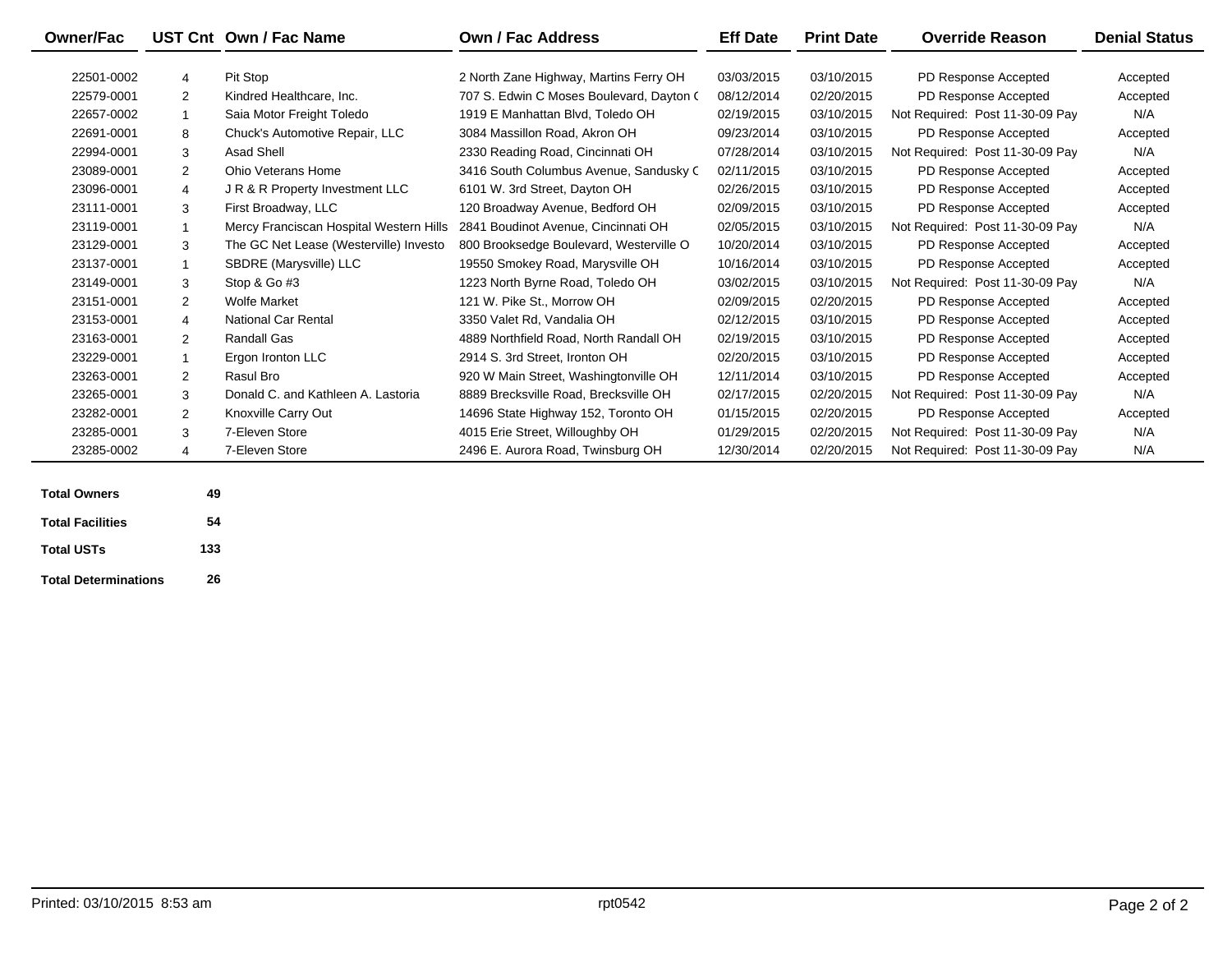## *Petroleum UST Release Compensation Board*  **Facility Certificate Listing**

**Program Year 2014 COC Eff Date: No COC Print Date: No Denial Status: DETERMINATION**

#### **Date of Determination from 2/11/2015 to 3/10/15**

| <b>Owner/Fac</b> |                | UST Cnt Own / Fac Name                   | Own / Fac Address                         | <b>Eff Date</b> | <b>Print Date</b> | <b>Override Reason</b> | <b>Denial Status</b> |
|------------------|----------------|------------------------------------------|-------------------------------------------|-----------------|-------------------|------------------------|----------------------|
|                  |                |                                          |                                           |                 |                   |                        |                      |
| 2039-0004        | 2              | Fostoria Metro Airport                   | 4495 N Seneca CR 25, Fostoria OH          |                 |                   | N/A                    | Determination        |
| 2039-0007        | $\mathbf{1}$   | Fostoria Airport                         | 4497 County Road 25, Fostoria OH          |                 |                   | N/A                    | Determination        |
| 5376-0003        |                | 340 McCoy                                | 340 S. Cleveland Avenue, Westerville OH   |                 |                   | N/A                    | Determination        |
| 5376-0007        | $\mathbf{1}$   | 370 McCoy                                | 370 S. Cleveland Avenue, Westerville OH   |                 |                   | N/A                    | Determination        |
| 5376-0008        | $\mathbf{1}$   | <b>Chase Corporate Center</b>            | 1111 Polaris Parkway, Columbus OH         |                 |                   | N/A                    | Determination        |
| 15346-0001       | 3              | Ketchum's Store                          | 20 Orange Street, Hockingport OH          |                 |                   | N/A                    | Determination        |
| 17396-0001       | $\mathbf{1}$   | Expresslane Oil Change                   | 121 Lake Avenue, Elyria OH                |                 |                   | N/A                    | Determination        |
| 19664-0001       | 3              | <b>Lorain Plant</b>                      | 1807 East 28th St, Lorain OH              |                 |                   | N/A                    | Determination        |
| 19664-0002       | 2              | Republic Engineered Products Inc.        | 2633 8th Street NE, Canton OH             |                 |                   | N/A                    | Determination        |
| 19736-0001       | 2              | Clines's Corner, Inc.                    | 15 Commerce Street, Lockbourne OH         |                 |                   | N/A                    | Determination        |
| 20006-0001       | 2              | Marathon                                 | 4194 E. Broad Street, Columbus OH         |                 |                   | N/A                    | Determination        |
| 20024-0001       | 2              | Tri-State Service Station Maintenance, I | 6830 Chrisman Lane, Middletown OH         |                 |                   | N/A                    | Determination        |
| 20155-0001       | $\overline{4}$ | North Ridge Marathon                     | 5411 Pearl Road, Lorain OH                |                 |                   | N/A                    | Determination        |
| 21328-0001       | 3              | <b>Shell Service Station</b>             | 501 N. Abbe Road, Elyria OH               |                 |                   | N/A                    | Determination        |
| 21539-0001       | 2              | Starfuel                                 | 1010 N. Broad Street, Fairborn OH         |                 |                   | N/A                    | Determination        |
| 21890-0001       | 2              | Majeed LLC Facility                      | 215 W. Main Street, Circleville OH        |                 |                   | N/A                    | Determination        |
| 21985-0004       | 3              | Henry's Marathon                         | 3106 Fulton Rd, Cleveland OH              |                 |                   | N/A                    | Determination        |
| 22324-0001       | 3              | Sabah Gas Inc.                           | 4820 Broadway Avenue, Lorain OH           |                 |                   | N/A                    | Determination        |
| 22530-0001       | 3              | American Enterprise Bank Property        | 2260 Heller Road, Alpha OH                |                 |                   | N/A                    | Determination        |
| 22530-0001       | $\mathbf{1}$   | American Enterprise Bank Property        | 2260 Heller Road, Alpha OH                |                 |                   | N/A                    | Determination        |
| 22544-0001       | 2              | Akshy, LLC                               | 1020 Kauffman Avenue, Fairborn OH         |                 |                   | N/A                    | Determination        |
| 22657-0001       | $\mathbf{1}$   | Saia Motor Freight Line LLC              | 3010 E Crescentville Road, West Chester C |                 |                   | N/A                    | Determination        |
| 23114-0001       | 2              | 7782 Tylers Place LLC                    | 7782 Tylers Place Blvd, West Chester OH   |                 |                   | N/A                    | Determination        |
| 23117-0001       | $\overline{4}$ | <b>Starfire</b>                          | 1311 Maysville Ave, Zanesville OH         |                 |                   | N/A                    | Determination        |
| 23125-0001       | 2              | Deersville General Store                 | 212 W. Main Street, Deersville OH         |                 |                   | N/A                    | Determination        |
| 23131-0001       | 2              | Sundy 257, LLC                           | 26005 Chardon Road, Richmond Heights O    |                 |                   | N/A                    | Determination        |
| 23154-0001       | 4              | S & P Oil Company, LLC                   | 7942 US 23, Chillicothe OH                |                 |                   | N/A                    | Determination        |
| 23251-0001       | 2              | 26005 Chardon Road LLC                   | 26005 Chardon Road, Richmond Heights O    |                 |                   | N/A                    | Determination        |